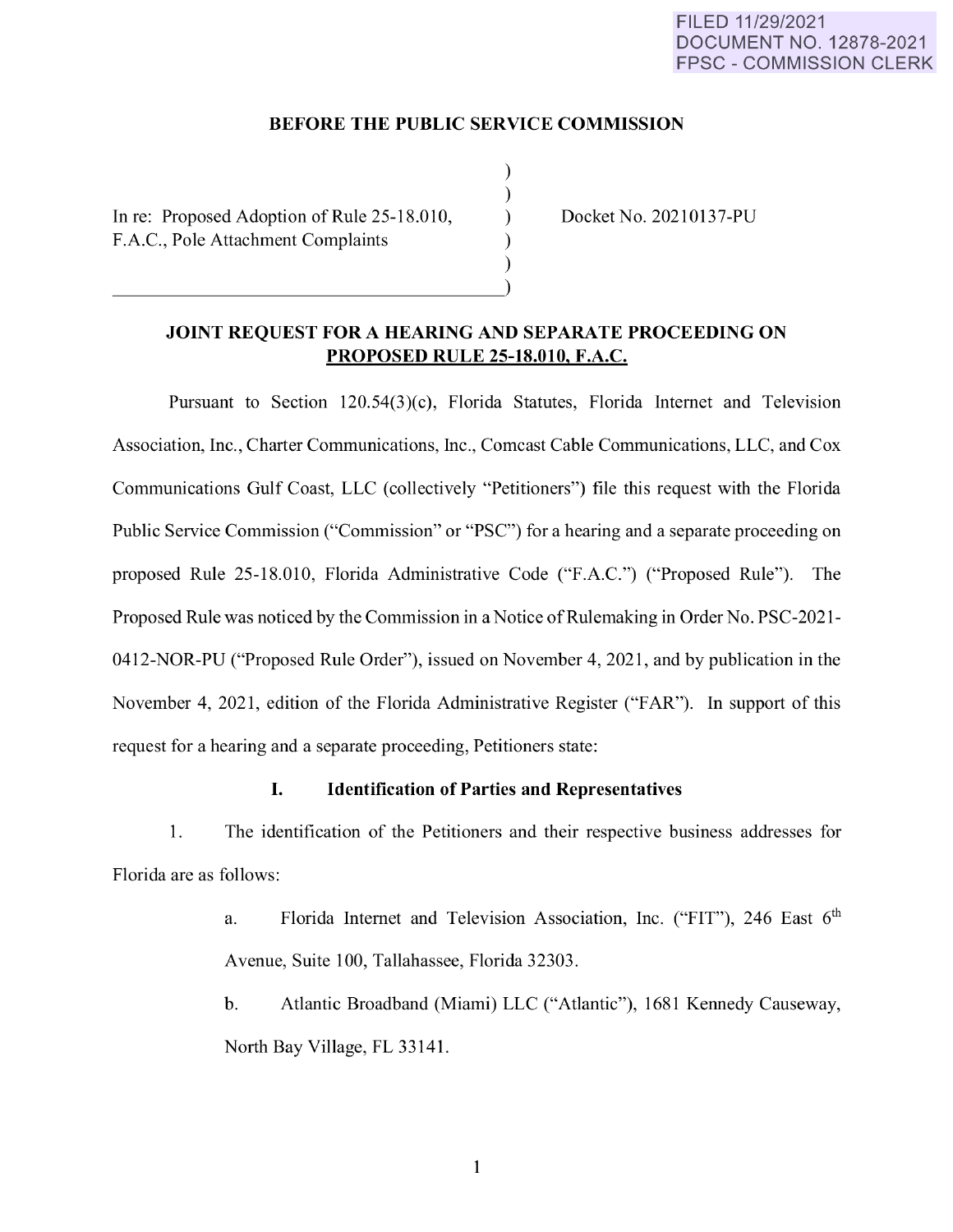c. Charter Communications, Inc. ("Charter"), 2251 Lucien Way, Maitland, Florida, 32751.

d. Comcast Cable Communications, LLC ("Comcast"), 1100 Northpoint Parkway, West Palm Beach, FL 33407.

e. Cox Communications Gulf Coast, LLC ("Cox"), 7401 Florida Boulevard,

Baton Rouge, Louisiana, 70806.

2. Copies of all pleadings, notices, orders, and other documents relevant to this matter

should be provided to the attorneys representing the respective Petitioners in this matter as follows:

Floyd R. Self, B.C.S. Brooke E. Lewis, Esq. Berger Singerman, LLP 313 North Monroe Street, Suite 301 Tallahassee, FL 32301 Telephone: (850) 521-6727 Email: [fself@bergersingerman.com](mailto:fself@bergersingerman.com) Email: [blewis@bergersingerman.com](mailto:blewis@bergersingerman.com) *Attorneys for FIT, Comcast, and Charter*

Charles F. Dudley, Esq. Charles Dudley, PA 108 South Monroe Street, Suite 200 Tallahassee, FL 32301 Telephone: (850) 681-0024 Email: [cdudley@flapartners.com](mailto:cdudley@flapartners.com) *Attorney for FIT*

Adrianna K. Michalska, Esq.<sup>1</sup> Atlantic Broadband (Miami) LLC 2 Batterymarch Park, Suite 205 Quincy, MA 02169 Telephone: (617) 786-8800 Email: [BPatacchiola@atlanticbb.com](mailto:BPatacchiola@atlanticbb.com) *Attorney for Atlantic*

<sup>&</sup>lt;sup>1</sup>Qualified Representative status pending.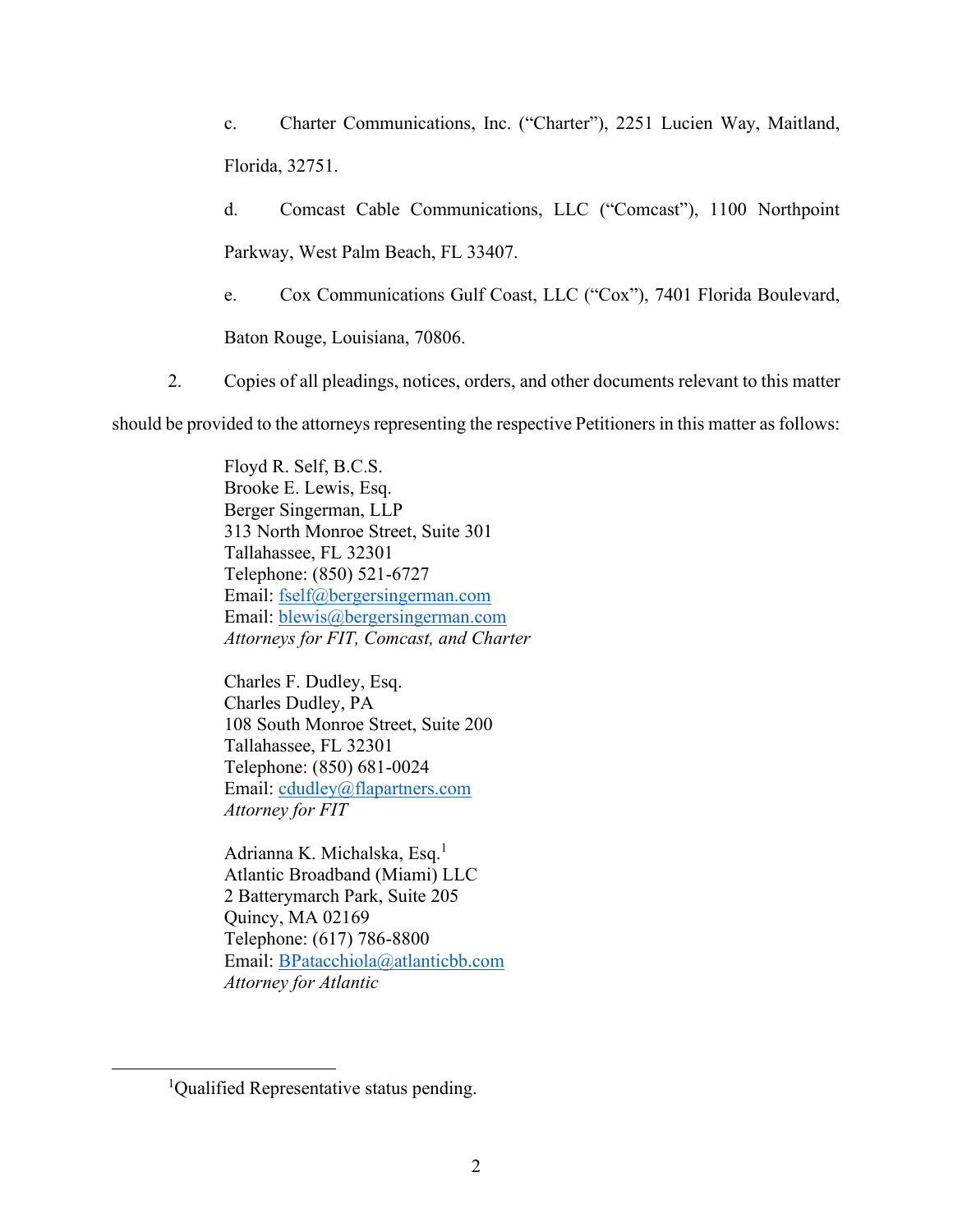Thomas Scott Thompson, Esq.<sup>2</sup> Mintz, Levin, Cohen, Ferris, Glovskey & Popeo, P.C. 555 12th Street NW, Suite 1100 Washington, DC 20004 Telephone: (202) 434-7440 Email: [SThompson@mintz.com](mailto:SThompson@mintz.com) *Attorney for Comcast*

Paul Werner, Esq.<sup>3</sup> Sheppard Mullin 2099 Pennsylvania Ave. NW, Suite 100 Washington, DC 20006 Telephone: (202) 747-1900 Email: [PWerner@sheppardmullin.com](mailto:PWerner@sheppardmullin.com) *Attorney for Charter* 

Marsha E. Rule, Esq. Rutledge Ecenia 119 South Monroe St. Suite 202 Tallahassee FL 32301-0551 Telephone: (850) 681-6788 Email: [marsha@rutledge-ecenia.com](mailto:marsha@rutledge-ecenia.com) *Attorney for Cox*

### **II. Timeliness and Standing**

3. This docket was initiated by the Commission Staff on August 13, 2021, for the purpose of proposing the adoption of a rule to implement section 366.04(8), Florida Statutes (2021) regarding Pole Attachment Complaints.<sup>4</sup> The Commission published notice of its intent to adopt the Proposed Rule pursuant to section 120.54(3)(a), Florida Statutes, in the FAR on November 4, 2021. Petitioner received notice of the intended agency action via the FAR and the Proposed Rule

<sup>&</sup>lt;sup>2</sup> Qualified Representative status pending.

<sup>&</sup>lt;sup>3</sup> Oualified Representative status pending.

<sup>4</sup> *See*, Chapter 2021-191, Laws of Florida (2021).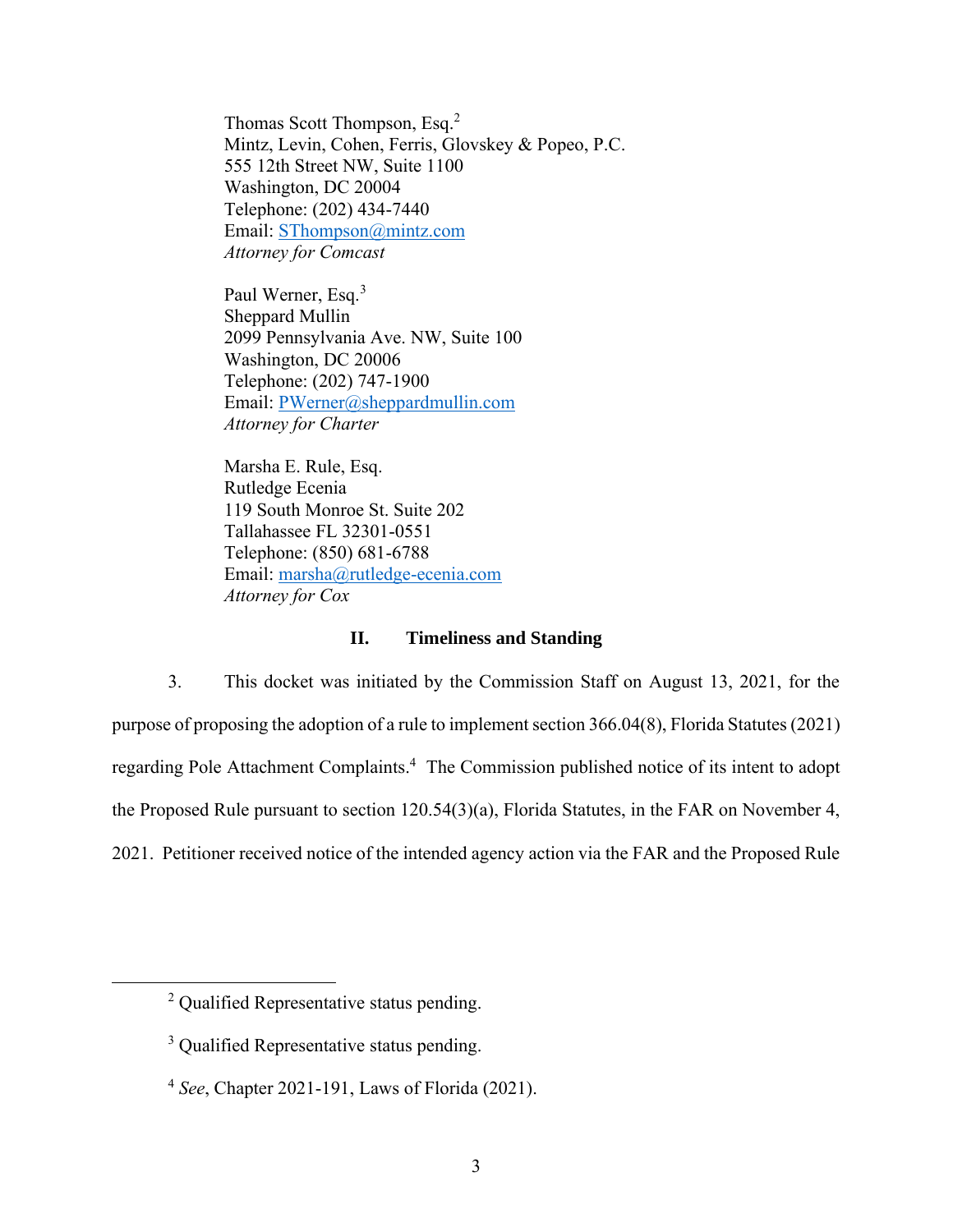Order on November 4, 2021. This Petition was filed within twenty-one days after the date of the publication required by section 120.54(3)(a), Florida Statutes, and is therefore timely.<sup>5</sup>

4. Pursuant to section 120.54(3)(c), Florida Statutes, "affected persons" are entitled to a hearing on a proposed rule if requested within 21 days of the date of publication of the proposed rule, which Petitioners have done. FIT is an established association of Florida broadband Internet and cable television facilities providers that provide both connectivity and content to millions of Floridians. Members of FIT are Atlantic Broadband; Charter Communications, Inc.; Comcast Cable Communications, LLC; Cox Communications Gulf Coast, LLC; and Mediacom Communications Corporation. Each of FIT's members are an "attaching entity," as that term is defined in Section 366.02(4), Florida Statutes. Each FIT member has entered into various pole attachment agreements with pole owners<sup>6</sup> to utilize poles<sup>7</sup> to deploy their facilities throughout their respective service areas.<sup>8</sup> FIT members rely primarily on poles owned by third parties, attaching their facilities to a significant number of poles that would be subject to the Proposed Rule; FIT members generally are not pole owners. FIT's members pay pole owners tens of millions of dollars per year for pole attachments that will be subject to the Proposed Rule if it

<sup>5</sup> Day 21 fell on a legal holiday, November 25, 2021. Pursuant to Rule 28-106.103, F.A.C., the deadline therefore carries over to the next day that is not a legal holiday, Saturday, or Sunday, which in this case is November 29, 2021, since November 25 and 26 were state legal holidays, and November 27 and 28 were Saturday and Sunday.

<sup>&</sup>lt;sup>6</sup> "Pole owner" "means a local exchange carrier, a public utility, a communications service provider, or a cable television operator that owns a pole." § 366.02(8), Fla. Stat.

<sup>&</sup>lt;sup>7</sup> Throughout this Petition, references to a "utility pole" or "pole" shall mean the term "pole" as defined by Section 366.02(6), Florida Statutes.

<sup>&</sup>lt;sup>8</sup> The term "pole attachment" is more particularly defined in Section 366.02(7), Florida Statutes, and the pole attachments of each FIT member described herein are those that would be subject to the Proposed Rule if it becomes final.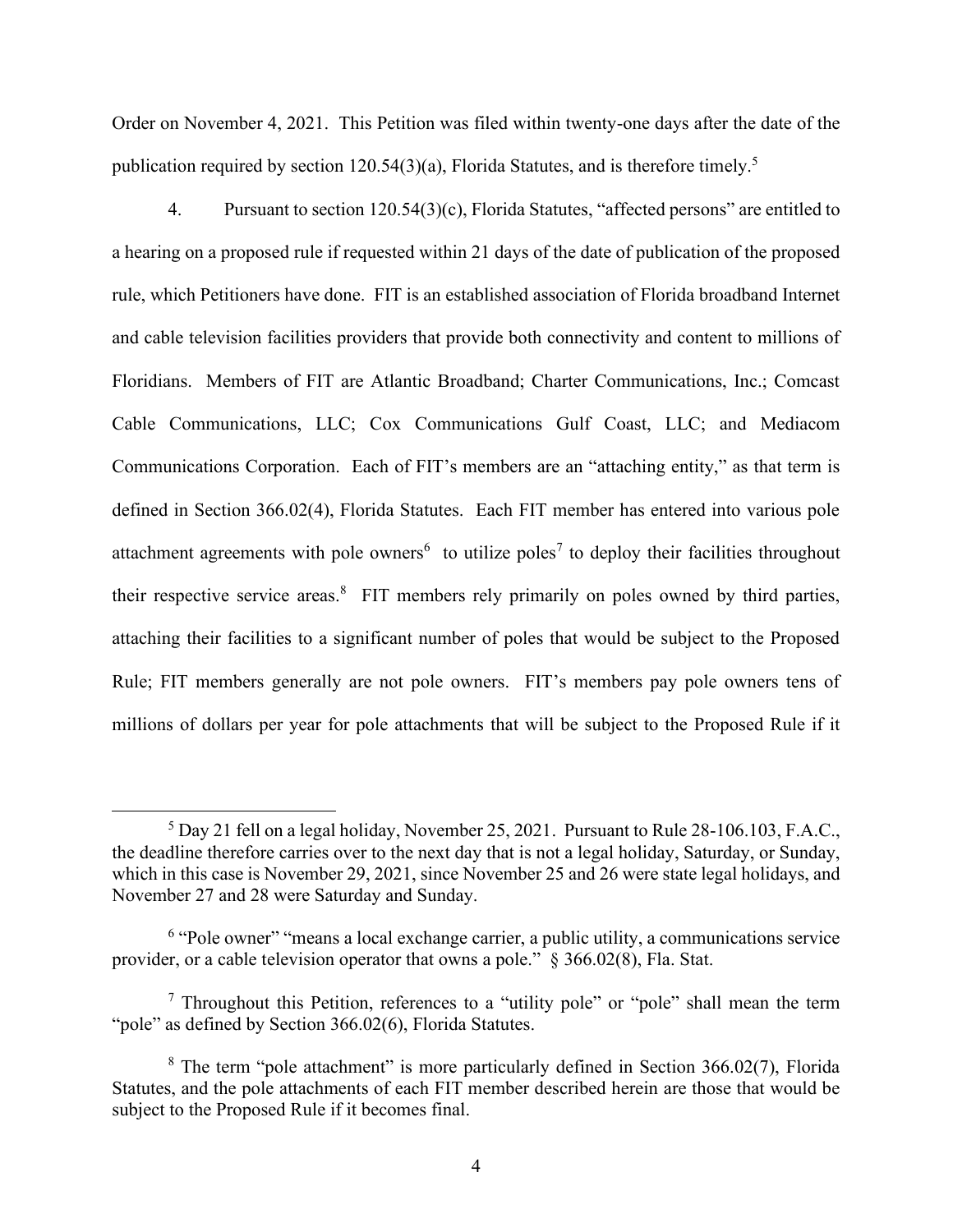becomes final. FIT has participated in the prior proceedings in this docket, including the rule development hearing on September 1, 2021, the submission of written comments on September 15, 2021, and participation at the November 2, 2021, Agenda Conference.

5. Petitioner Atlantic Broadband provides cable service, broadband internet access service, and other services via cable systems in Florida in areas where Atlantic Broadband attaches to poles that would be within the scope of the Proposed Rule. Atlantic Broadband's affiliate, Atlantic Broadband Enterprise, LLC, is regulated by the Commission as a Competitive Local Exchange Carrier ("CLEC"). Atlantic Broadband attaches to at least 13,000 poles in Florida which would be subject to the Proposed Rule, with such poles representing approximately \$275,000 per year in pole attachment rental fees to pole owners that would be governed by the Proposed Rule. Atlantic Broadband has participated at various points in the PSC docket, including the rule development hearing on September 1, 2021, and through FIT's submission of written comments on September 15, 2021, and participation at the November 2, 2021, Agenda Conference.

6. Petitioner Charter provides cable service, broadband Internet access service, and other services via cable systems in Florida in areas where Charter attaches to poles that would be within the scope of the Proposed Rule. Charter's affiliate, Spectrum Fiberlink Florida, LLC, is regulated by the Commission as a Competitive Local Exchange Carrier ("CLEC"). Charter attaches to at least 900,000 poles in Florida that would be subject to the Proposed Rule, with such poles representing approximately \$7 million dollars per year in pole attachment rental fees to pole owners that would be governed by the Proposed Rule. Charter has participated at various points in this docket, including the rule development hearing on September 1, 2021, and through FIT's submission of written comments on September 15, 2021, and participation at the November 2, 2021, Agenda Conference.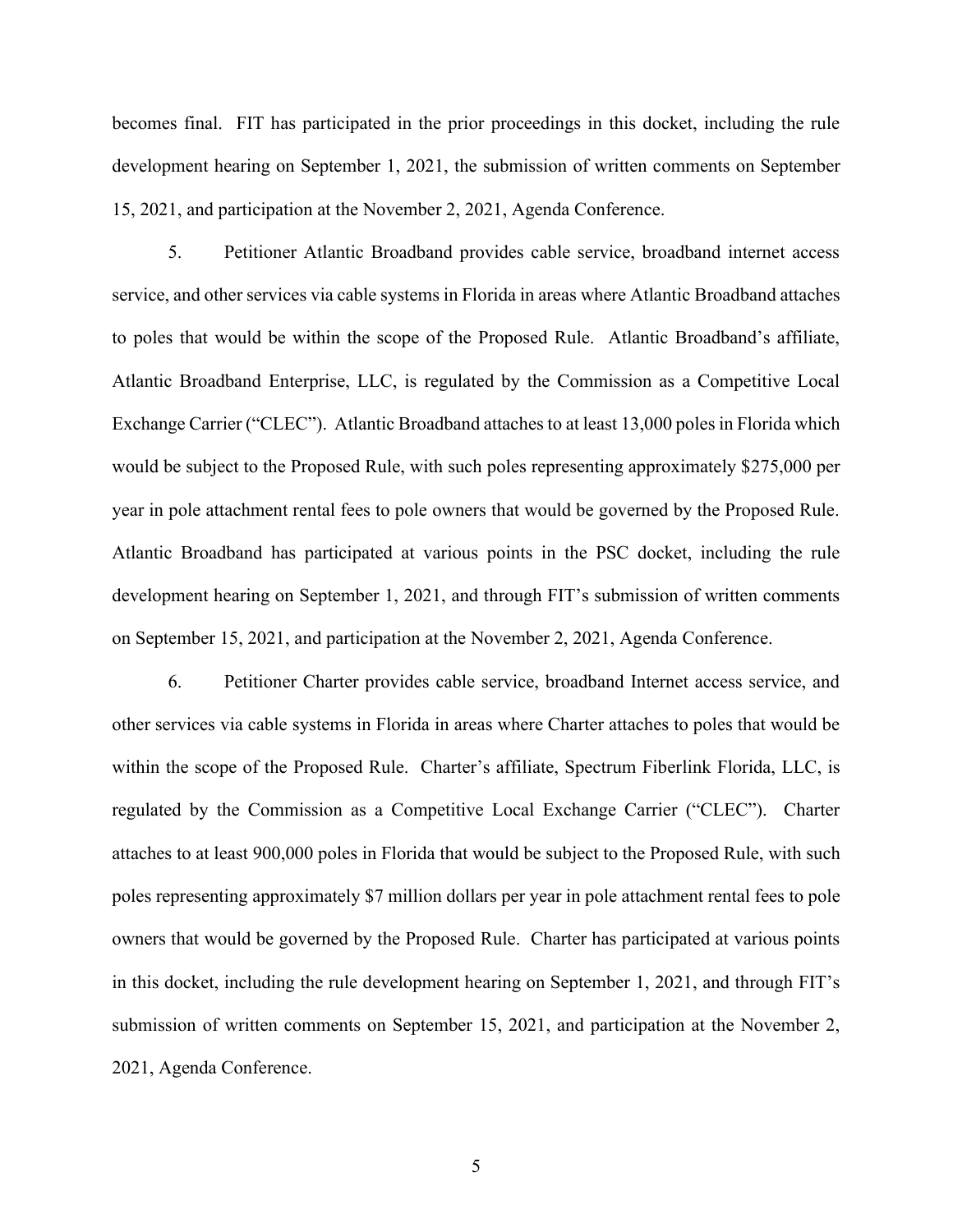7. Petitioner Comcast provides cable service, broadband Internet access service, and other services via cable systems in Florida in areas where Comcast attaches to poles. Petitioner Comcast's affiliates, Comcast Business Communications, LLC and Comcast Phone of Florida, LLC d/b/a Comcast Digital Phone, are regulated by the Commission as CLECs. Comcast attaches its cable system facilities to more than 950,000 poles in Florida that would be subject to the Proposed Rule, representing in excess of \$15 million a year in pole attachment rental fees to pole owners that would be subject to the Proposed Rule. Comcast has participated at various points in this docket, including the rule development hearing on September 1, 2021, and through FIT's submission of written comments on September 15, 2021, and participation at the November 2, 2021, Agenda Conference.

8. Petitioner Cox provides cable service, broadband Internet access service, and other services via cable systems in Florida in areas where Cox attaches to utility poles. Petitioner Cox's affiliate Cox Florida Telcom, L.P. d/b/a Cox Communications d/b/a Cox Business d/b/a Cox is regulated by the Commission as a CLEC. Cox attaches its cable system facilities to distribution poles owned by various utilities throughout the state. Cox's facilities are attached to approximately 115,000 utility distribution poles in Florida that would be subject to the Proposed Rule, and Cox pays approximately \$900,000 annually in pole attachment rental fees subject to the Proposed Rule. Cox has participated at various points in this docket, including the rule development hearing on September 1, 2021, and through FIT's submission of written comments on September 15, 2021, and participation at the November 2, 2021, Agenda Conference.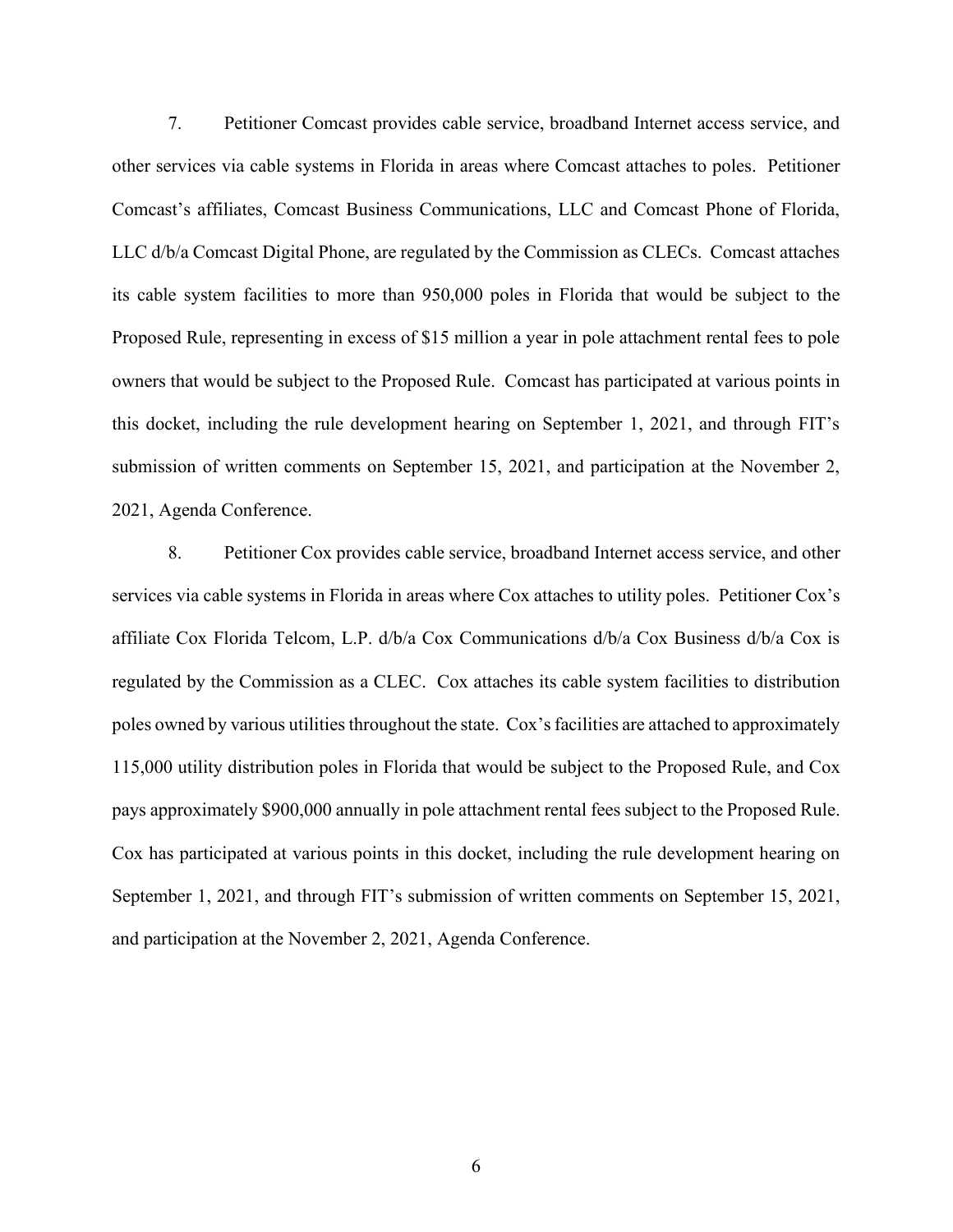9. "[U]tility poles provide the scaffolding for the technology of the twenty-first century."<sup>9</sup> Accordingly, it is well-established that the ability of Petitioners to attach to utility poles at just and reasonable rates, terms, and conditions is critical to the provision of competitive cable, broadband, and telecommunications services to millions of Floridians. The FCC, for example, has "recognized that lack of reliable, timely, and affordable access to physical infrastructure particularly utility poles—is often a significant barrier to deploying wireline and wireless services." 47 C.F.R. §§ 1.1406(d), 1.140(b), 1.1409, 1.1410. The Florida Legislature has also specifically recognized that "there is a need for increased availability of broadband Internet access throughout this state" and "[t]he lack of Internet connectivity and widespread broadband availability is detrimental to the growth of the economy, access to telehealth, and educational opportunities." § 288.9963(1), Fla. Stat. In light of the importance of pole attachments to consumers and competition, the rates, terms, and conditions of pole attachments have long been regulated.

10. As attaching entities entitled to access to utility poles at just and reasonable rates, and subject to the Commission's jurisdiction regarding resolution of complaints pursuant to the terms of Section 366.04(8), Florida Statutes, the Petitioners and all of FIT's members are substantially affected by the Proposed Rule's implementation of section 366.04(8), Florida Statutes. FIT routinely appears on behalf of its members' interests in a variety of legislative, regulatory, and judicial proceedings, and FIT specifically provided both oral and written comments on behalf of its members on the Proposed Rule to the Commission during the rulemaking process.

<sup>9</sup> CS/SB 1944, Florida Senate Professional Staff of the Committee on Appropriations, *Bill Analysis and Fiscal Impact Statement*, at 3 (Apr. 21, 2021). Available at [https://www.flsenate.gov/Senate/Bill/2021/1944/Analyses/sos1s01944.sp.pdf.](https://www.flsenate.gov/Senate/Bill/2021/1944/Analyses/sos1s01944.sp.pdf)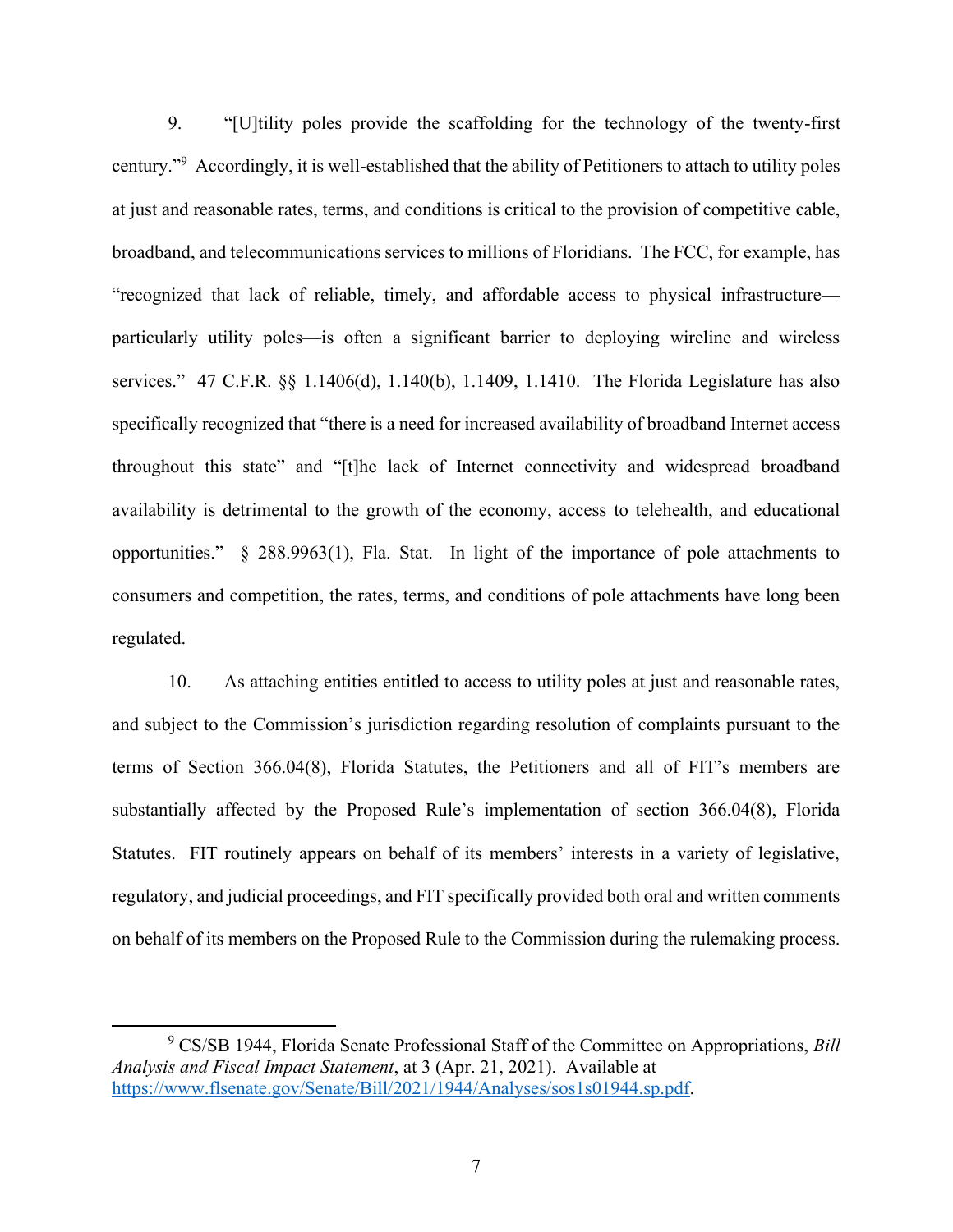The subject matter of the Proposed Rule falls squarely within FIT's general scope of interest and activity. Petitioners are therefore substantially affected by the Proposed Rule. Petitioners, therefore, at the very least seek and are entitled to a hearing on the Proposed Rule.

11. Pursuant to section 120.54(3)(c)(2), Florida Statutes, where a person whose substantial interests will be affected in the proceeding demonstrates that the proceeding "does not provide adequate opportunity to protect those interests," the agency must convene a separate proceeding under sections 120.569 and 120.57, Florida Statutes.

12. Petitioners contend that the rulemaking process is insufficient to protect the Petitioners' interests. As explained below, the Proposed Rule must include the FCC's substantive rules regarding the rates, terms, and conditions of pole attachments, *i.e.,* the FCC's methodology. Petitioners' interests can only be protected if allowed to present testimony and other evidence as to the substance of the FCC's methodology and application of same to complaints such as those brought by Petitioners. Petitioners therefore request that the Commission convene a separate proceeding under sections 120.569 and 120.57, Florida Statutes.

#### **III. Problems with the Proposed Rule**

13. Since 1978, the FCC has exercised jurisdiction over the rates, terms and conditions for pole attachments<sup>10</sup> throughout the country, including Florida. 47 U.S.C. § 224. States are allowed to regulate the rates, terms, and conditions for pole attachments only if the State certifies to the FCC that "(A) it regulates such rates, terms, and conditions; and (B) in so regulating such rates, terms, and conditions, the State has the authority to consider and does consider the interests of the subscribers of the services offered via such attachments, as well as the interests of the

<sup>&</sup>lt;sup>10</sup> "Pole attachment" means "any attachment by a cable television system or provider of telecommunications service to a pole, duct, conduit, or right-of-way owned or controlled by a utility." 47 U.S.C. § 224(a)(4).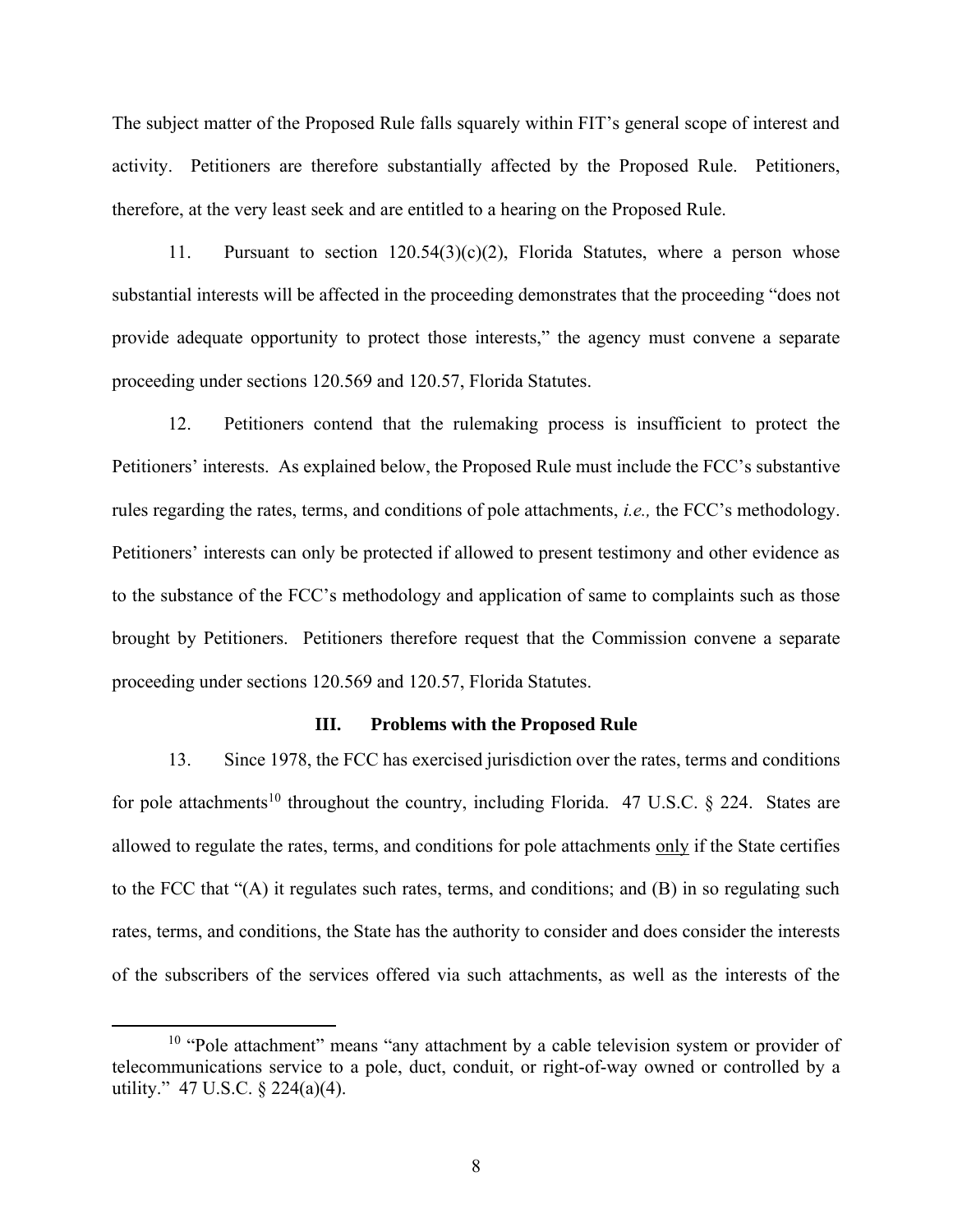consumers of the utility services." 47 U.S.C.  $\S 224(c)(2)$ . States are not considered to regulate the rates, terms, and conditions for pole attachments unless, among other things, "the State has issued and made effective rules and regulations implementing the State's regulatory authority over pole attachments." 47 U.S.C.  $\S$  224(c)(3). More specifically, the State must certify:

> (1) It regulates rates, terms, and conditions for pole attachments;

> (2) In so regulating such rates, terms, and conditions, the state has the authority to consider and does consider the interests of the consumers of the services offered via such attachments, as well as the interests of the consumers of utility services; and

> (3) It has issued and made effective rules and regulations implementing the state's regulatory authority over pole attachments (including a specific methodology for such regulation which has been made publicly available in the state).

47 C.F.R. § 1.1405(b)(1)-(3) (emphasis added).

14. In 2021, the Florida Legislature amended section 366.04, Florida Statutes, to require the Commission to "regulate and enforce rates, charges, terms, and conditions of pole attachments . . . to ensure that such rates, charges, terms, and conditions are just and reasonable." § 366.04(8)(a), Fla. Stat. The Commission is required to "hear and resolve complaints concerning rates, charges, terms, conditions, voluntary agreement, or any denial of access relative to pole attachments." § 366.04(8)(e), Fla. Stat. When taking action on such complaints, the amended Florida statute requires the Commission to "establish just and reasonable cost-based rates, terms, and conditions for pole attachments and shall apply the decisions and orders of the [FCC] and any appellate court decisions reviewing an order of the [FCC] regarding pole attachment rates, terms, or conditions in determining just and reasonable pole attachment rates, terms, and conditions unless a pole owner or attaching entity establishes . . . that an alternative cost-based pole attachment rate is just and reasonable and in the public interest." *Id.*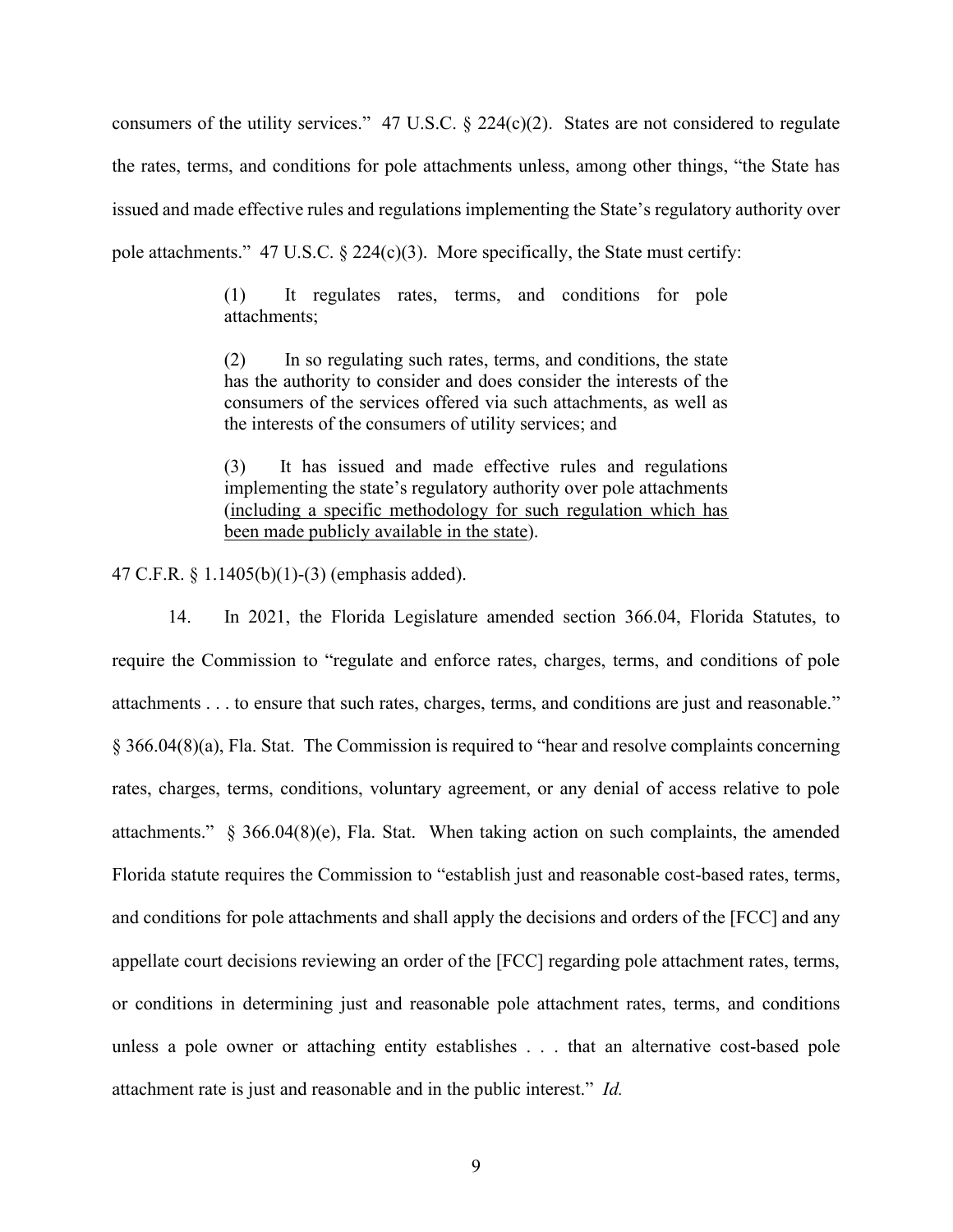15. The Proposed Rule purportedly implements the Legislature's mandate to the Commission to "propose procedural rules to administer and implement" the amendment no later than January 1, 2022, and "upon adoption of such rules, . . . provide its certification to the [FCC] pursuant to 47 U.S.C. s. 224(c)(2)." § 366.04(8)(g), Fla. Stat. The Proposed Rule, however, fails to properly implement this clear statutory mandate for several reasons.

16. First, contrary to the express language of sections 366.04(8)(d) and (8)(e), the Proposed Rule fails to state that, in the absence of an alternative cost-based showing by a pole owner or attaching entity that otherwise establishes a pole attachment rate that is "just and reasonable and in the public interest," the Commission will apply the FCC's decisions and orders regarding the rates, terms, and conditions of pole attachments, and the appellate decisions related thereto. *See* § 366.04(8)(e), Fla. Stat. ("[T]he commission shall . . . apply the decisions and orders of the [FCC] and any appellate court decision reviewing an order of the [FCC] regarding pole attachment rates, terms, or conditions in determining just and reasonable pole attachment rates, terms, and conditions unless a pole owner or attaching entity establishes . . . that an alternative cost-based pole attachment rate is just and reasonable and in the public interest."). Moreover, the Proposed Rule violates Section 366.04(8)(e) by allowing—indeed requiring—a re-litigation in every case of the appropriate default rules governing not only rates, but also terms and conditions. Under Section 366.04(8)(e), the only time the statute might allow the Commission to deviate from the FCC's regulations is in the case of a complaint regarding pole attachment *rates*, and then only if the "pole owner or attaching entity establishes by competent substantial evidence pursuant to proceedings conducted pursuant to ss. 120.569 and 120.57 that an alternative cost-based pole attachment *rate* is just and reasonable and in the public interest." § 366.04(8)(e), Fla. Stat. (emphasis added).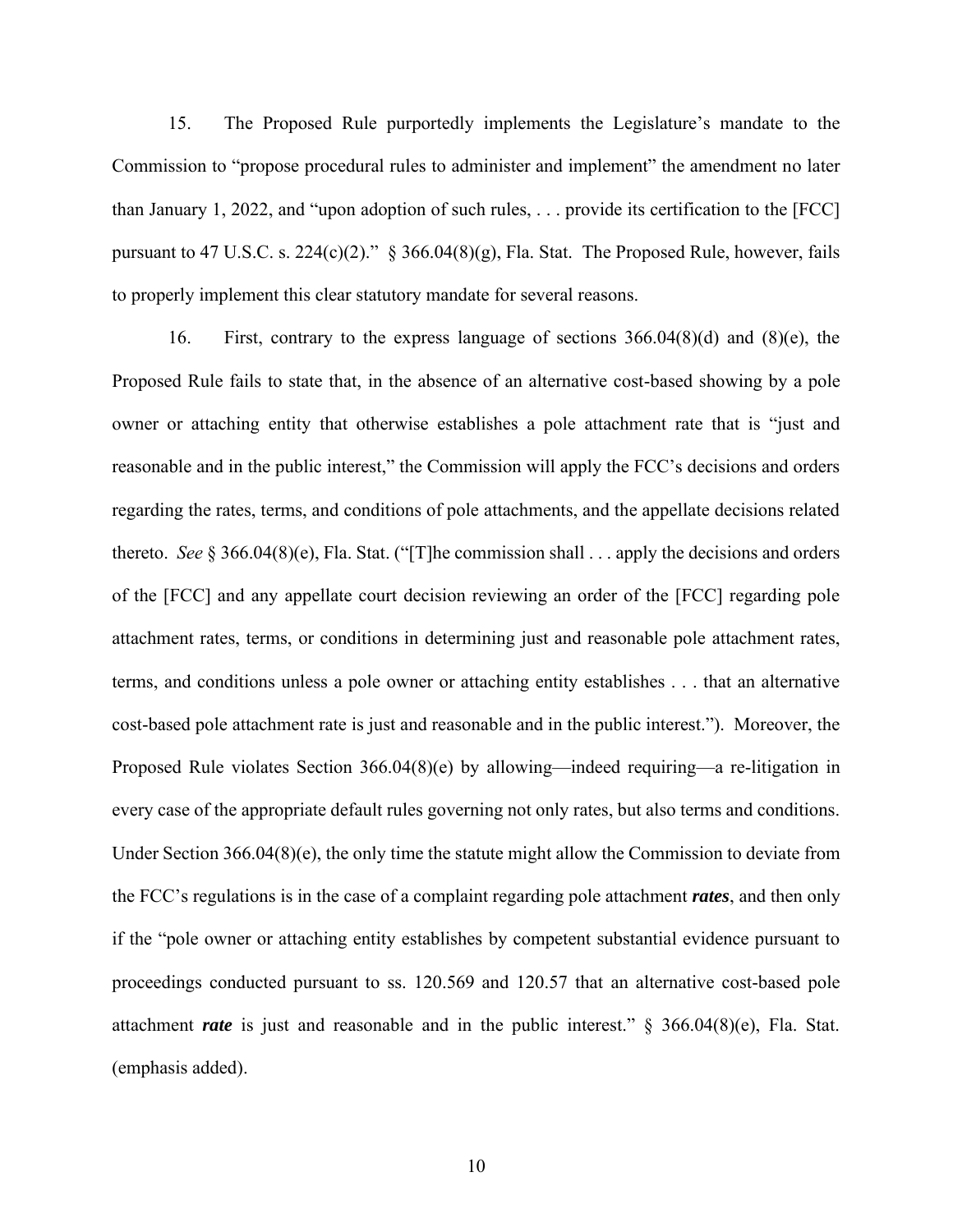17. The Commission is charged with implementing section 366.04(8) in a way that gives full effect to *all* of its provisions. *See Acosta v. Richter,* 671 So. 2d 149, 153-54 (Fla. 1996) ("A statute should be interpreted to give effect to every clause in it, and to accord meaning and harmony to all of its parts." (quoting *State ex rel. City of Casselberry v. Mager,* 356 So. 2d 267, 269 n. 5 (Fla. 1978))). Failure to include the default FCC provision is thus fatal to the Proposed Rule as currently written.

18. Second, because the Proposed Rule does not articulate any standard or methodology, the Commission *cannot* fulfill its mandate to certify to the FCC that it has issued rules and regulations implementing its authority to regulate pole attachment rates, terms, and conditions, including a "specific methodology for such regulation which has been made publicly available in the state". *See* § 366.04(8)(g), Fla. Stat.; 47 U.S.C. § 224(2)-(3); 47 C.F.R. § 1.1405(b)(3). Before such certification can be made, consistent with both applicable federal and state law, the Commission must revise its Proposed Rule to specifically include the reference to the default FCC pole rates, rules, conditions, and orders as explained above.

19. Third, the Proposed Rule is so vague and ambiguous that it fails to establish adequate standards for Commission decisions, and therefore impermissibly vests unbridled discretion in the Commission. Indeed, the Proposed Rule suggests that there is no methodology or standard governing whether a pole attachment rate is just and reasonable, which leaves for the Commission unbridled discretion over each complaint and dispute.

20. Finally, by failing to include the FCC's decision, orders, and applicable appellate court decisions as the default methodology, the Proposed Rule conflicts with the public interest. To effectively take jurisdiction over pole attachments, the Commission must "consider the interests of the consumers of the services offered via such attachments." 47 C.F.R. § 1.1405(b)(2). The

11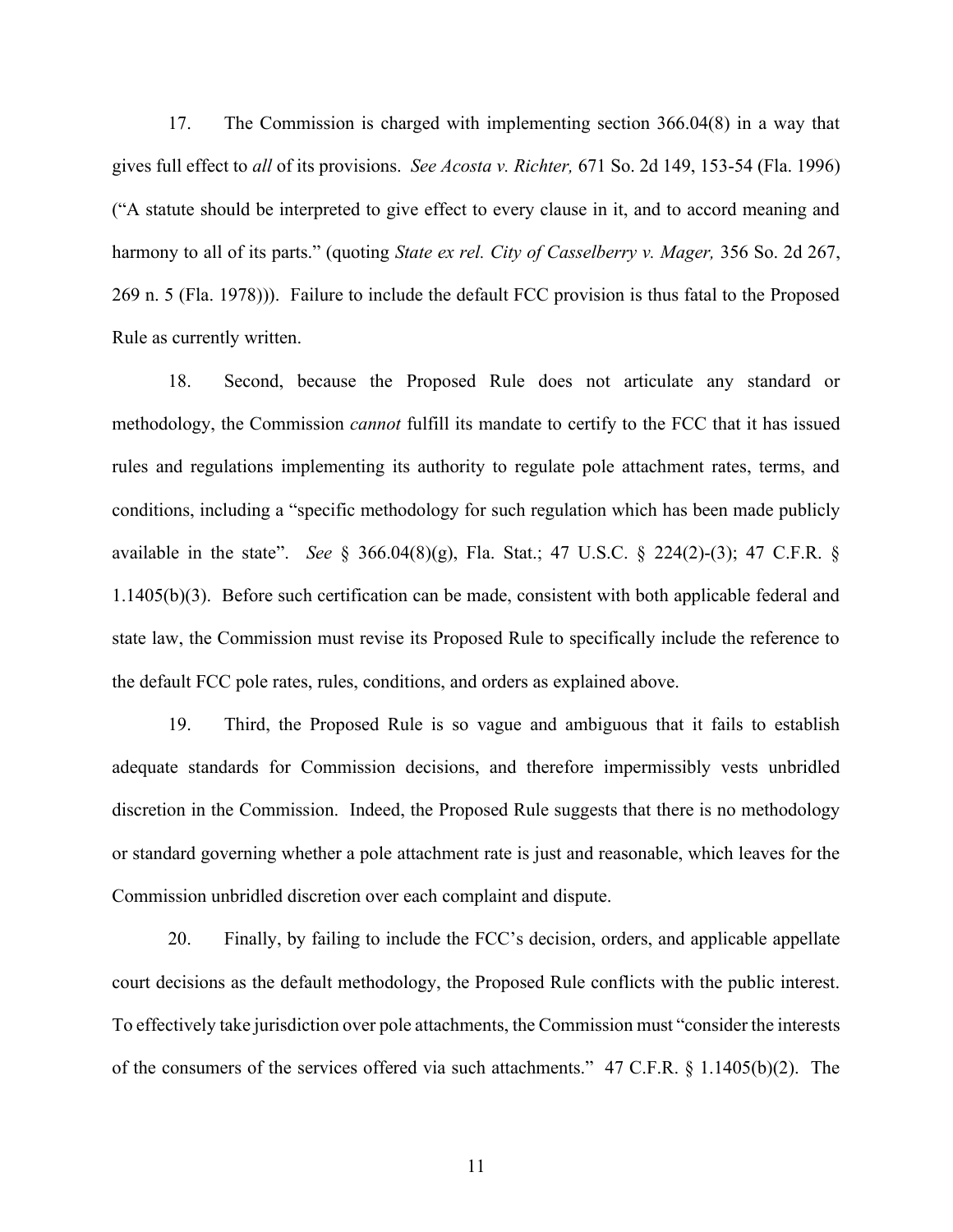Proposed Rule will create regulatory ambiguity and uncertainty that will adversely affect Petitioners' subscribers.

## *A. Failure to Specify Applicability of FCC Rules, Orders, and Decisions*

21. The Proposed Rule conflicts with the requirements of section 366.04(8)(e) because

it fails to recognize, explicitly or even implicitly, that the FCC's decisions, orders, and applicable

appellate court decisions govern as the default rules applicable to pole attachment complaints.

22. Section 366.04(8)(e), Florida Statutes, provides

The commission shall hear and resolve complaints concerning rates, charges, terms, conditions, voluntary agreements, or any denial of access relative to pole attachments. Federal Communications Commission precedent is not binding upon the commission in the exercise of its authority under this subsection. When taking action upon such complaints, the commission shall establish just and reasonable cost-based rates, terms, and conditions for pole attachments and shall apply the decisions and orders of the Federal Communications Commission and any appellate court decisions reviewing an order of the Federal Communications Commission regarding pole attachment rates, terms, or condition in determining just and reasonable pole attachment rates, terms and conditions unless a pole owner or attaching entity establishes by competent substantial evidence pursuant to proceedings conducted pursuant to ss. 120.569 and 120.57 that an alternative cost-based pole attachment rate is just and reasonable and in the public interest.

(Emphasis added.) In other words, the statutory *default* is to apply FCC orders and decisions when determining whether a rate, term, or condition is just and reasonable. The only time the Commission might not apply the FCC's standards is in a complaint challenging a pole attachment rate, and in such case, the pole owner must provide competent, substantial evidence in an evidentiary hearing that an alternative cost-based approach is just and reasonable and in the public interest. There is no option for the Commission to deviate from FCC decisions, orders, and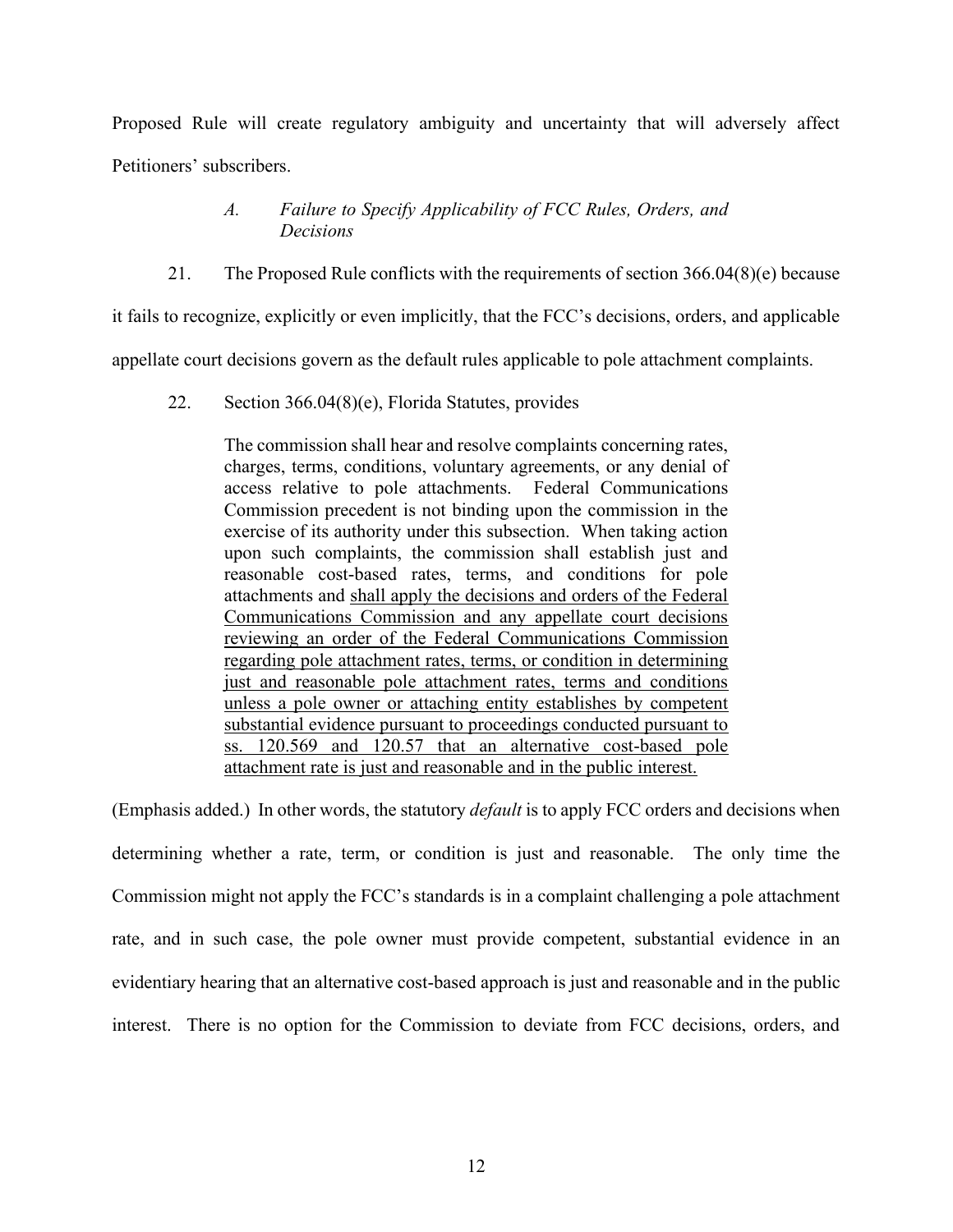applicable appellate court decisions in complaints challenging terms and conditions of pole attachments.

23. The Proposed Rule, in subsections  $(1)(f)$  and  $(4)(b)$ , fails to comply with the statute. Indeed, the Proposed Rule suggests that there is no methodology or standard governing whether a pole attachment rate, term, or condition is just and reasonable. Subsection  $(1)(f)$  provides that if the complaint "requires the Commission to establish just and reasonable cost-based rates, terms, and conditions for pole attachments, the complaint must contain an explanation for the methodology the Complainant is requesting the Commission to apply." Similarly, subsection (4)(b) provides that the response "must contain an explanation for the methodology the respondent is requesting the Commission to apply." These subsections indicate that the Commission has no substantive methodology for determining whether a rate, term, or condition is just and reasonable, and the burden is entirely on the complainant to propose a methodology and justify why it should be applied. Yet, section 366.04, Florida Statutes clearly calls for the FCC's regulations to be applied. Under section 366.04(8)(e), the Commission "shall apply the decisions and orders of the Federal Communications Commission and any appellate court decisions reviewing an order of the Federal Communications Commission" when acting on pole attachment complaints. Likewise, Section 366.04(8)(d) provides that a party's right to nondiscriminatory access to a pole "is identical to the rights afforded under 47 U.S.C. s.  $224(f)(1)$ ." The Legislature's intent to apply the FCC decisions, orders, and applicable appellate court decisions as the default is clear.

24. Indeed, the only time the statute might allow the Commission to deviate from the FCC's regulations is in the case of a complaint regarding pole attachment rates, and then only if the "pole owner or attaching entity establishes by competent substantial evidence pursuant to proceedings conducted pursuant to ss. 120.569 and 120.57 that an alternative cost-based pole

13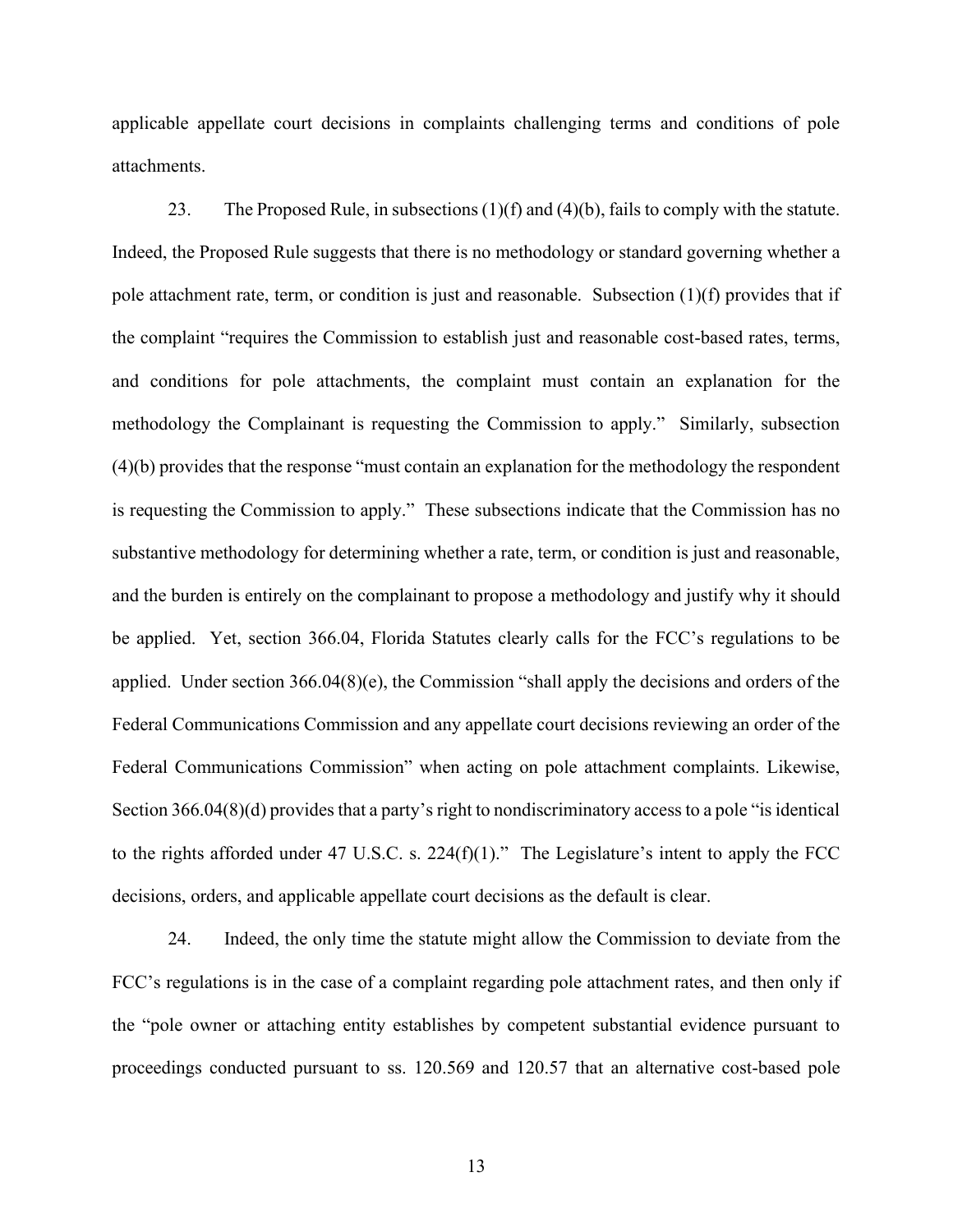attachment *rate* is just and reasonable and in the public interest." § 366.04(8)(e), Fla. Stat. (emphasis added). In direct conflict with the statute, the Proposed Rule would allow—indeed require—a re-litigation in every case of the appropriate default rules governing not only rates, but also terms and conditions.

25. The Proposed Rule also fails to comply with statute's goal to "encourage parties to enter voluntary pole attachment agreements."<sup>11</sup> A clear statement that the FCC's decisions, orders, and applicable appellate court decisions are the default that will govern pole attachment complaints will allow parties to negotiate pole attachment agreements with greater understanding of their baseline rights, diminishing the likelihood of a dispute. As the FCC has emphasized, "[t]here would be no reasonable negotiation without a benchmark rate against which to compare the utility's proposed rate." *See Amendment of Commission's Rules and Policies Governing Pole Attachments*, Consolidated Partial Order on Reconsideration, 16 FCC Rcd. 12103 ¶13 (2001) ("2001 Order"). Furthermore, if a dispute does arise, a clearer rule will help streamline the complaint process before the Commission, by eliminating disputes regarding the applicable standard, for example.

26. By failing to recognize, explicitly and implicitly, that the FCC's decisions, orders, and applicable appellate court decisions shall be applied by the Commission in every case as the default, and that only in a rate case may an alternative be potentially proposed and established pursuant to the statute, the Proposed Rule contravenes the express language of sections 366.04(8)(d) and (8)(e), Florida Statutes.

# *B. The Proposed Rule Fails to Include a Methodology Required for Certification to the FCC*

<sup>&</sup>lt;sup>11</sup> § 366.04(8)(c), Fla. Stat.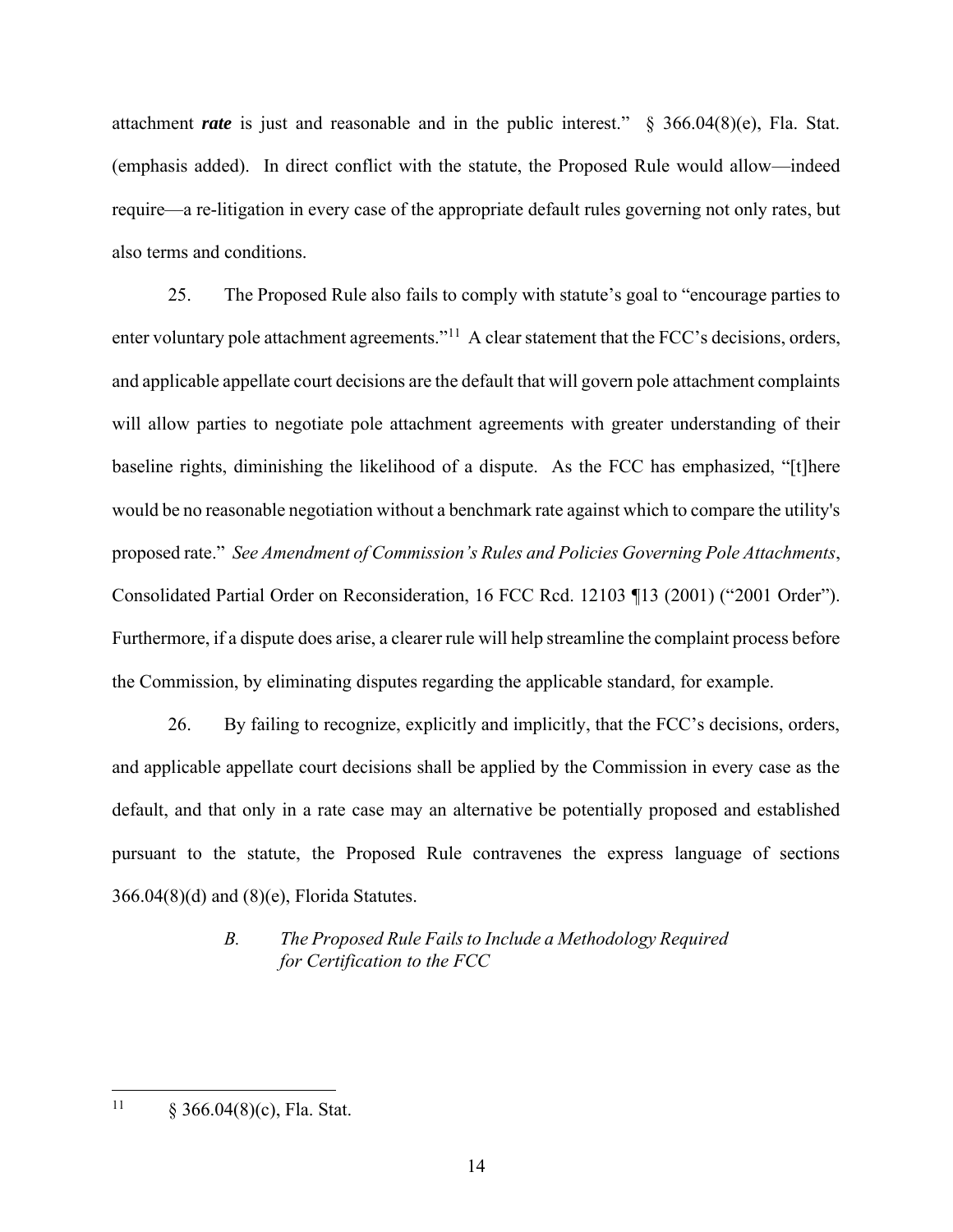27. The Proposed Rule also contravenes the requirements of section  $366.04(8)(g)$ , Florida Statutes. Section 366.04(8)(g) provides:

> The commission shall propose procedural rules to administer and implement this subsection. The rules must be proposed for adoption no later than January 1, 2022, and, upon adoption of such rules, shall provide its certification to the Federal Communications Commission pursuant to 47 U.S.C. s. 224(c)(2).

(Emphasis added).

28. Before a State can exercise jurisdiction over pole attachments, it must certify that it has rules regulating "rates, terms, and conditions for pole attachments." 47 U.S.C. § 224(c)(2)- (3). The certification must include an indication that the Commission's rules include "a specific methodology for such regulation which has been made publicly available in the state." 47 C.F.R. § 1.1405(b)(3) (emphasis added).

29. As noted above, the Proposed Rule contains no methodology, and, to the contrary, suggests that there are no substantive rules or methodologies. Instead, the Proposed Rule requires each complainant to articulate the methodology it proposes be applied, and justify why it should be applied. Without an indication that the FCC decisions, orders, and applicable appellate court decisions will apply as required by the Florida statute, the Proposed Rule is completely devoid of the required methodology for regulating the rates, terms, and conditions for pole attachments that the FCC rules require for certification. As a result, the Proposed Rule contravenes section  $366.04(8)(g)$ , Florida Statutes.

## *C. The Proposed Rule Is Vague and Lacking in Adequate Standards, Resulting in Unbridled Discretion in the Commission*

30. The Proposed Rule is also so vague and lacking in adequate standards that it results in unbridled discretion in the Commission. As noted above, the Proposed Rule appears to indicate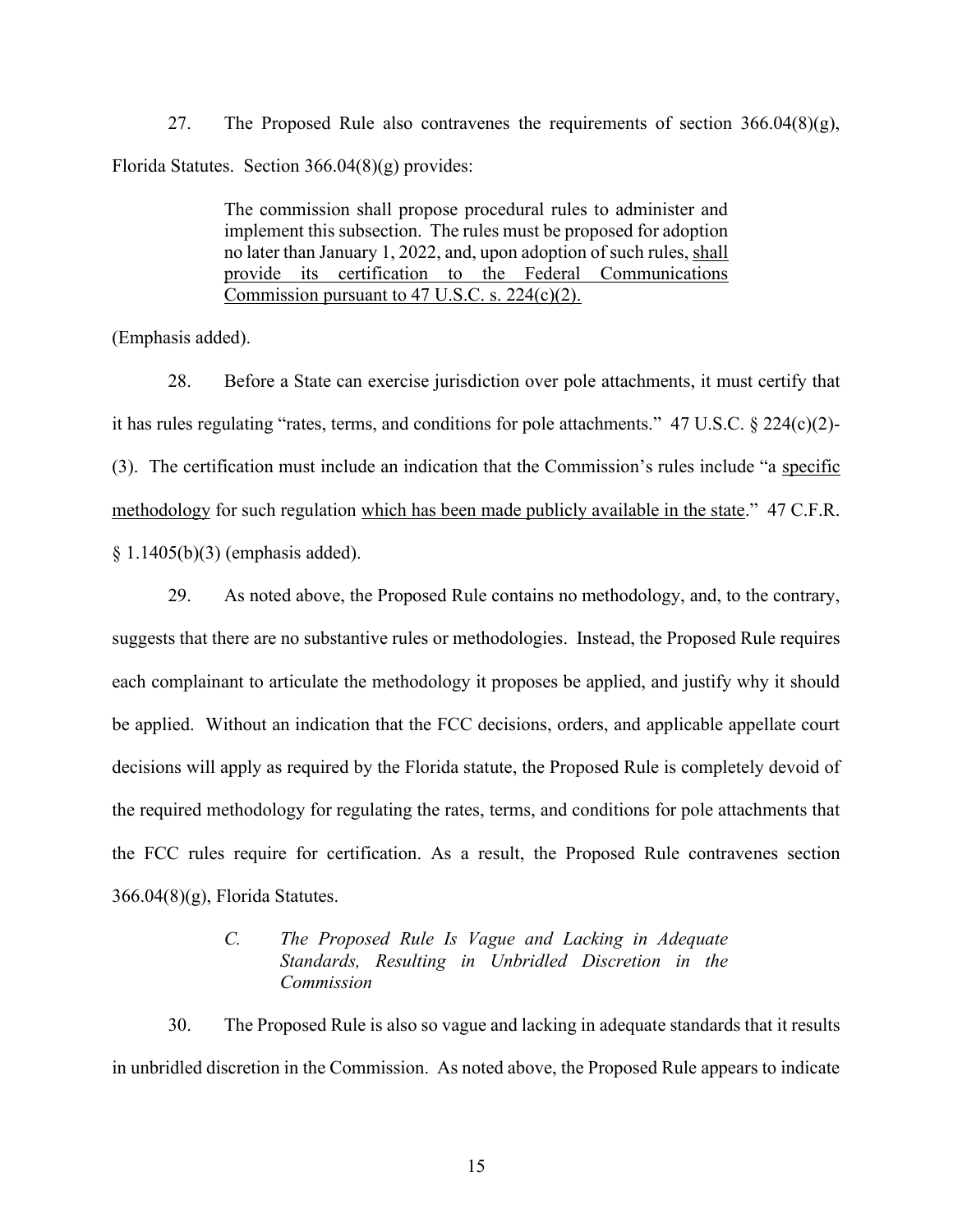that there are no substantive rules or methodologies governing pole attachments, and each complainant must propose a methodology and justify its application. By failing to specify that FCC decisions, orders, and applicable appellate court decisions apply as the default methodology in determining "just and reasonable pole attachment rates, terms, and conditions," and ultimately, by failing to include any methodology at all, the Proposed Rule is vague, fails to establish adequate standards for Commission decisions, and therefore impermissibly vests unbridled discretion in the Commission. *See, e.g., Fla. Dep't of Business & Prof'l Reg. v. Target Corp. et al.,* 321 So. 3d 320, 324 (Fla. 1st DCA 2021) (recognizing that where a rule fails to provide adequate direction and standards and "is subject to inconsistent application", the rule leaves the agency "with unbridled discretion") (quoting *State, Dep't of Fin. Servs. v. Peter R. Brown Constr., Inc.,* 108 So. 3d 723, 728 (Fla. 1<sup>st</sup> DCA 2013)).

31. Such license for the Commission to exercise unbridled discretion would be contrary to the nondelegation doctrine embodied in Article II, section 3 of the Florida Constitution. *See Sloban v. Fla. Bd. of Pharmacy,* 982 So. 2d 26, 29 (Fla. 1<sup>st</sup> DCA 2008) (recognizing that "the legislature 'may not delegate the power to enact a law or the right to exercise unrestricted discretion in applying the law.'" (quoting *Sims v. State,* 754 So. 2d 657, 668 (Fla. 2000)). The Legislature could not have intended this result, and in fact it specifically crafted the amendment to *avoid* it by expressly including the default FCC provision that the Proposed Rule inexplicably ignores and omits. Accordingly, the unbridled discretion endorsed by the current Proposed Rule is another independent basis for the inability of the Commission to certify to the FCC under 47 U.S.C. section  $224(c)$ .

### *D. Inclusion of a Methodology is Not Contrary to Section 366.04(8)(g), Florida Statutes*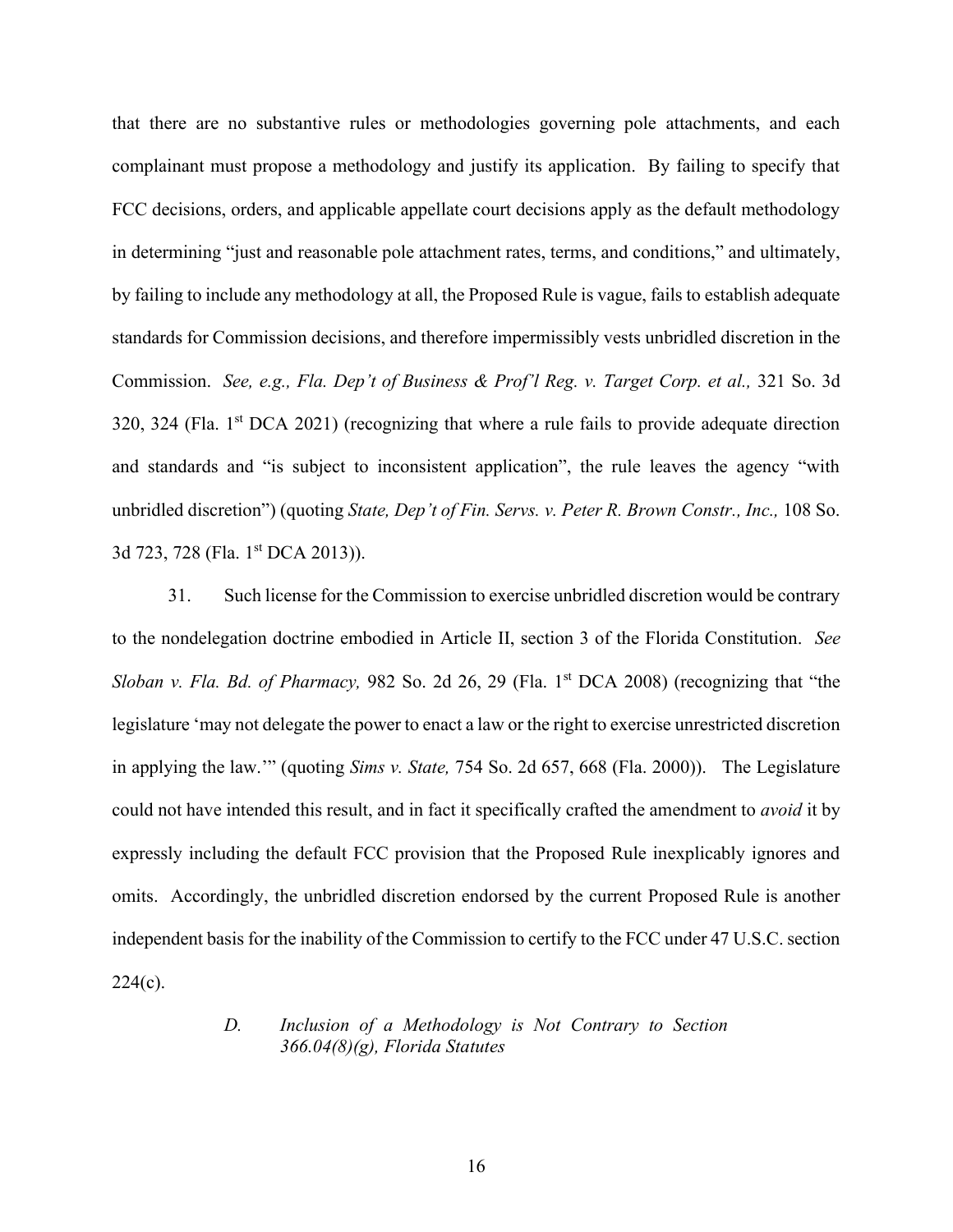32. Petitioners recognize that section 366.04(8)(g) authorizes only "*procedural* rules to administer and implement this subsection." (Emphasis added.) Petitioners' proposed inclusion of language to elaborate on the statutory directive to follow the FCC's decisions, orders, and applicable appellate court decisions is entirely consistent with the directive to promulgate "procedural rules" as such language provides critical information necessary to the Commission ability to provide the required certification to the FCC. Without some indication of the applicable FCC decisions, orders, and applicable appellate court decisions, the Proposed Rule does not provide a specific or sufficient methodology that would inform potential parties to pole attachment proceedings as to the specific methodology necessary for regulation by the state. 47 U.S.C. § 224(C)(2)-(3); 47 C.F.R. § 1.1405(b)(3).

33. Further, to the extent such elaboration may be considered substantive and not procedural, the Commission is charged with implementing Section 366.04(8) in a way that gives full effect to all of its provisions. *See Acosta v. Richter,* 671 So. 2d 149, 153-54 (Fla. 1996) ("A statute should be interpreted to give effect to every clause in it, and to accord meaning and harmony to all of its parts." (quoting *State ex rel. City of Casselberry v. Mager,* 356 So. 2d 267, 269 n. 5 (Fla. 1978))). Inclusion of a methodology for determining just and reasonable pole attachment rates, terms and conditions properly falls within the scope of "procedural" within section 366.04(8), Florida Statutes. *See Alamo Rent-A-Car, Inc. v. Mancusi,* 632 So. 2d 1352, 1358 (Fla. 1994) (recognizing that "substantive law prescribes duties and rights and procedural law concerns the means and methods to apply and enforce those duties and rights.") (emphasis added) (citing *Benyard v. Wainwright,* 322 So. 2d 473, 475 (Fla. 1975)). It is unnecessary, however, to split hairs over this issue.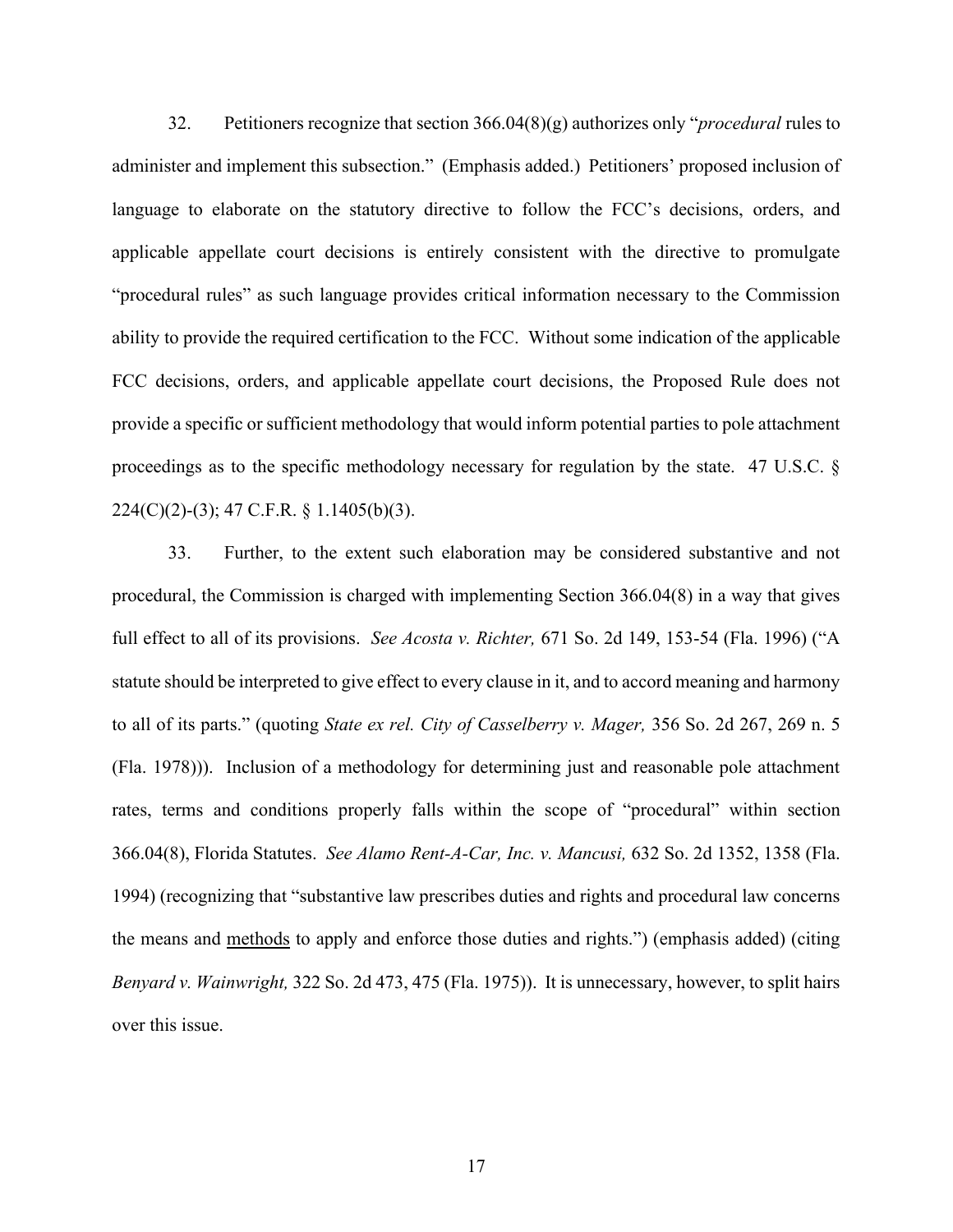34. If the necessary changes Petitioners seek are perceived as substantive and not procedural in nature, section  $366.05(1)(a)$ , Florida Statutes, grants the Commission the power to "adopt rules pursuant to ss. 120.536(1) and 120.54 to implement and enforce the provisions of [Chapter 366]." Even if a methodology is considered substantive, the Commission regularly relies on its rulemaking authority in sections  $366.05(1)(a)$  and  $350.127(2)$ , Florida Statutes, to implement the provisions of Chapter 366, Florida Statutes. Nothing in section 366.04(8)(g), Florida Statutes, limits that authority. Hence, whether the proposed language is deemed procedural or substantive in nature, the only way for the Commission to implement the requirement of section  $366.04(8)(g)$ to provide certification to the FCC is to include the necessary methodology for determining pole attachment rates, terms, and conditions.

35. There is a clear legislative intent in the language of the statute for the PSC to take the necessary steps to be able to certify to the FCC. If this means that the Commission must articulate its methodology for determining just and reasonable rates, terms, and conditions, then doing so is justified. Any narrower interpretation of the Commission's rulemaking authority that would limit the methodology language in the Proposed Rule to its present scope would have the effect of invalidating section 366.04(8) on several grounds. First, an interpretation of section 366.04(8), Florida Statutes, as a limitation on the Commission's authority to include a methodology in its Proposed Rule would result in a *legislative mandate* that the Commission violate due process by failing to include reasonable standards to guide its actions. *Barrow v. Holland,* 125 So. 2d 749, 751-52 (Fla. 1960) (recognizing that the constitution requires that agency rules include reasonable standards to guide regulated entities and to govern the agency in applying it). The Legislature could not have intended this result.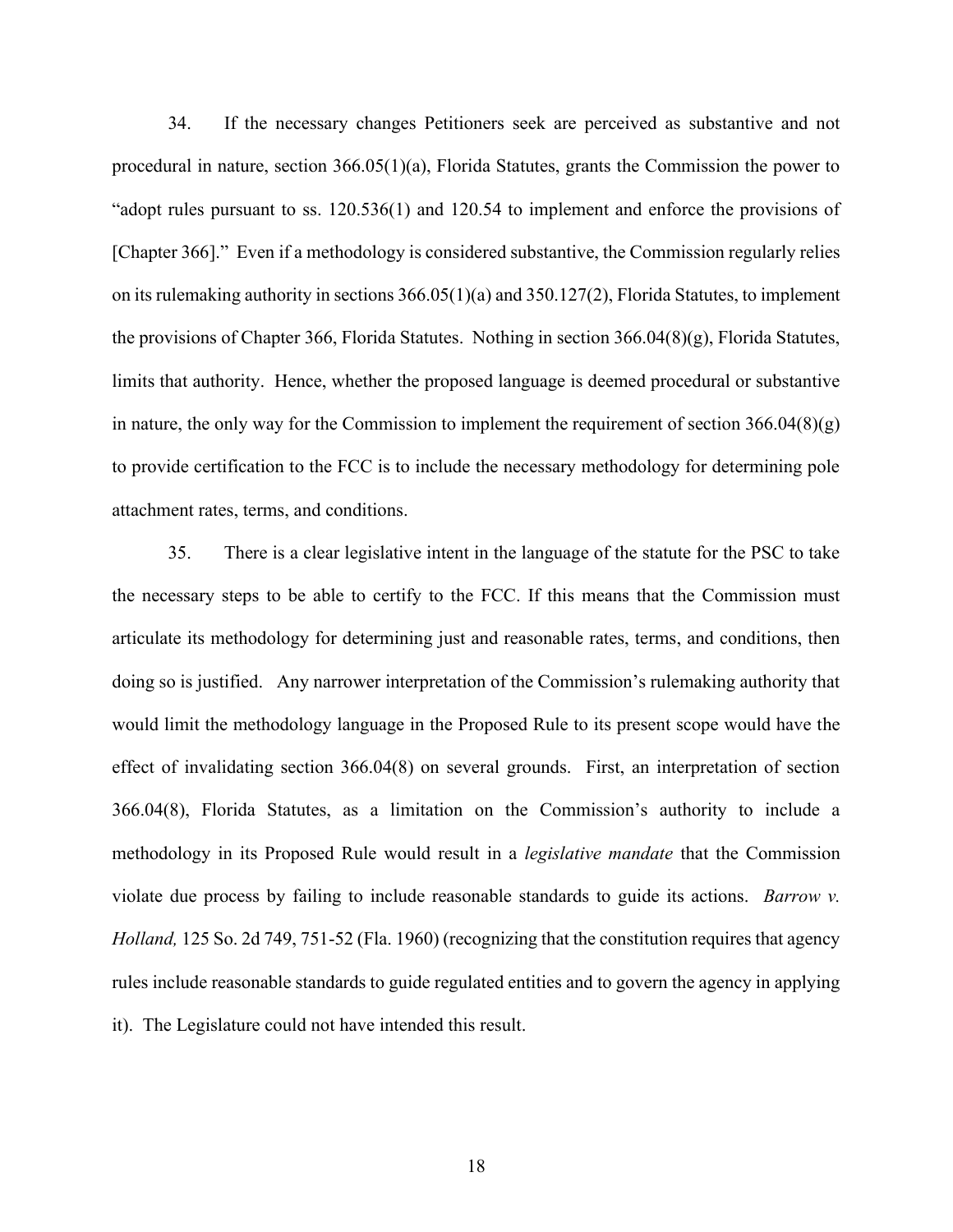36. Second, such a narrow interpretation of section  $366.04(8)(g)$ , would mean that the Legislature is essentially *requiring* the Commission to exercise unbridled discretion, contrary to the nondelegation doctrine embodied in Article II, section 3 of the Florida Constitution. *See Sloban v. Fla. Bd. of Pharmacy,* 982 So. 2d 26, 29 (Fla. 1<sup>st</sup> DCA 2008) (recognizing that "the legislature 'may not delegate the power to enact a law or the right to exercise unrestricted discretion in applying the law.'" (quoting *Sims v. State,* 754 So. 2d 657, 668 (Fla. 2000)). Again, the Legislature could not have intended this result.

37. Finally, such a restrictive reading of Section 366.04(8)(g), would force the Commission to develop a methodology on an *ad hoc* basis, resulting in an adopted rule. *See Southern Baptist Hosp. of Fla. v. Agency for Health Care Admin.,* 270 So. 3d 488, 504-05 (Fla. 1st DCA 2019) (holding that the use of a methodology in decision-making without adopting the methodology as a rule, results in an invalid unadopted rule).

38. It is axiomatic that section  $366.04(8)(g)$  should not be interpreted in a way that would render the statute invalid. *See, e.g., State v. Fuchs,* 769 So. 2d 1006, 1008 (Fla. 2000) ("It is well established that, where reasonably possible, a statute will be interpreted in a manner that resolves all doubts in favor of its constitutionality."). Therefore, section  $366.04(8)(g)$ 's requirement to propose procedural rules, should not be read as a limitation on its ability to include the required methodology for determining "just and reasonable pole attachment rates, terms, and conditions" in the Proposed Rule.

## *E. Failure to Set Forth the FCC's Rules as The Default Standard Is Contrary to The Public Interest and Will Harm Consumers*

39. In addition to being consistent with Section 366.04(8)(e), explicit adoption of the FCC rental rate rules is sound public policy and is necessary to consider the interests of consumers.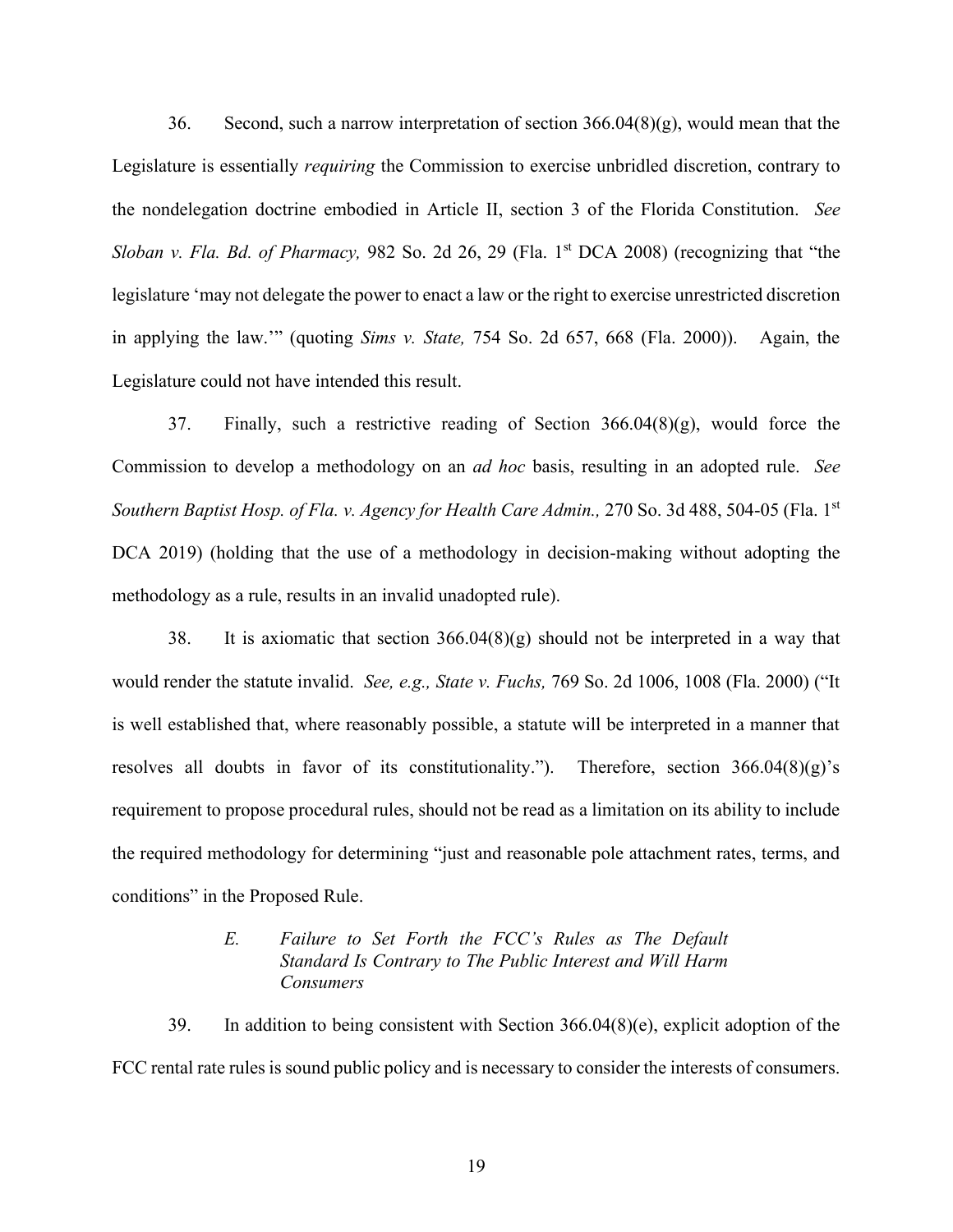To effectively take jurisdiction over pole attachments, the Commission must "consider the interests of the consumers of the services offered via such attachments." 47 C.F.R. § 1.1405(b)(2). Explicitly stating that the FCC's decisions, orders, and applicable appellate court decisions will be the default governing standard for pole attachment rates, terms, and conditions will support the deployment of broadband to the benefit of Petitioners' subscribers and the public.

40. The FCC's pole attachment rules are the gold standard, providing regulatory clarity to both attaching parties and pole owners. The FCC's pole attachment rate rules have been adjudicated numerous times over the last several decades,<sup>12</sup> including by the U.S. Supreme Court,<sup>13</sup> to be fully compensatory and the touchstone of cost-based reasonableness. Indeed, in 1987, the U.S. Supreme Court found that the cable rate formula adopted by the Commission provides pole owners with adequate compensation, and thus did not result in an unconstitutional taking.<sup>14</sup> That

<sup>12</sup> *See, e.g.*, *Adoption of Rules for the Regulation of Cable Television Pole Attachments*, First Report and Order, 68 FCC 2d 1585 (1978); *Adoption of Rules for the Regulation of Cable Television Pole Attachments*, Memorandum Opinion and Order, 77 FCC 2d 187 (1980); *Amendment of Rules and Policies Governing the Attachment of Cable Television Hardware to Utility Poles*, 2 FCC Rcd. 4387 (1987); *Implementation of Section 224 of the Act*, et al., Report and Order and Order on Reconsideration, 26 FCC Rcd. 5240 (2011); *Implementation of Section 224 of the Act*, *et al.*, Order on Reconsideration, 30 FCC Rcd. 13731 (2015); *see also* 47 C.F.R. § 1.1406(d).

<sup>13</sup> *See FCC v. Florida Power Corporation*, 480 U.S. 245 (1987).

<sup>14</sup> *Id.* at 253-54.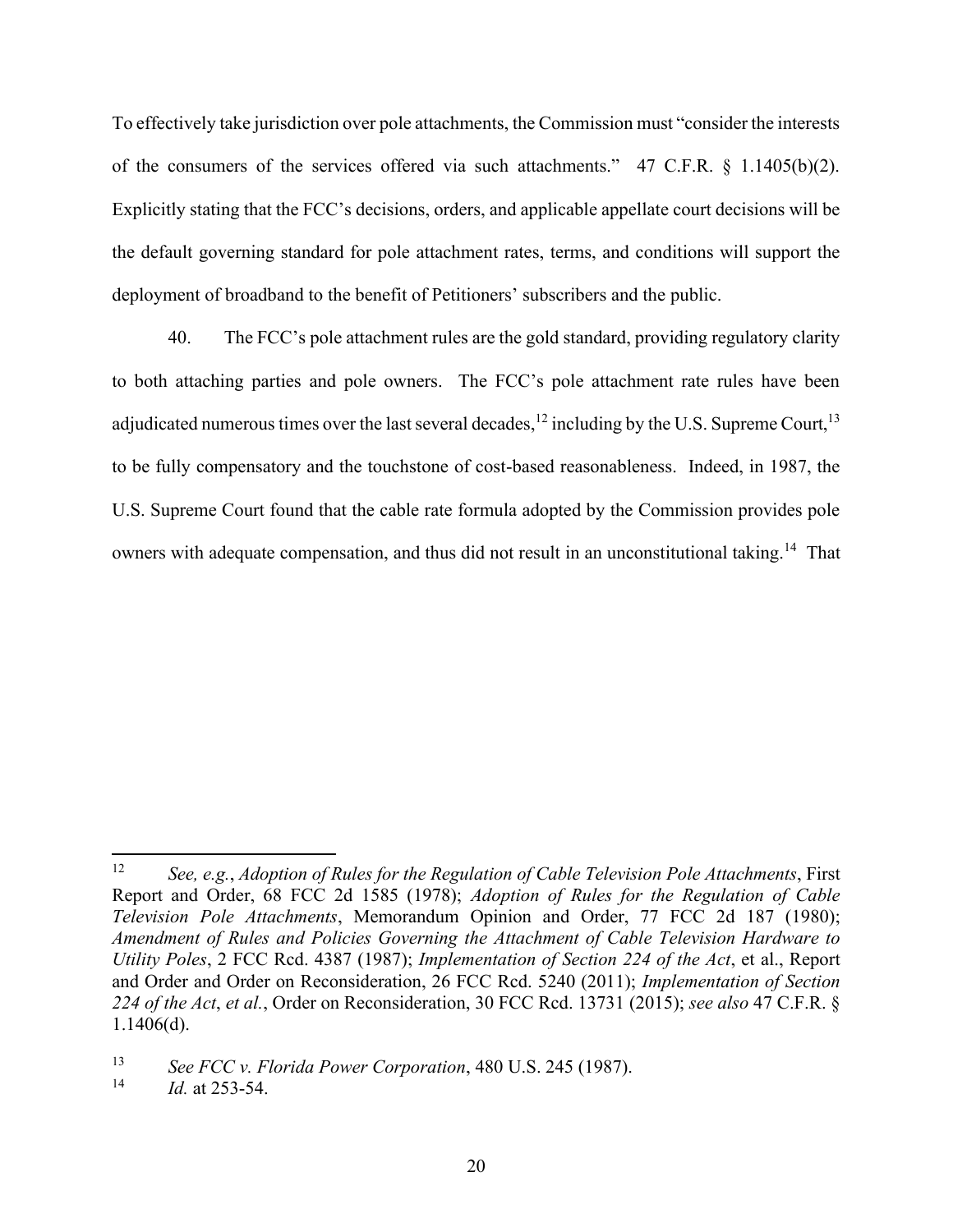is why almost every certified state follows the FCC cable formula<sup>15</sup> for pole attachments and has rejected alternatives.<sup>16</sup>

41. The FCC pole rate rules are also transparent and easy to administer. The FCC designed the formulas and its rules to rely on publicly available data, such as FERC Form 1, to allow the parties to administer and calculate the rates without having to resort to time-consuming and expensive rate cases for every rental rate change.<sup>17</sup> That transparency and ease of administration has helped attaching parties and pole owners avoid formal disputes many times over the course of decades. As noted above, without an explicit statement that the FCC's decisions,

In the Telecommunications Act of 1996, Congress adopted a separate statutory formula for attachments by providers of telecommunications services, which the FCC further amended in a series of orders in order to bring the rate for telecommunications attachments more in line with the rate for cable attachments. *See, e.g.*, *1998 Implementation Order*, 13 FCC Rcd. at 6796, ¶ 34; *FCC 2011 Order*, 26 FCC Rcd. 5240, ¶¶ 135-54.

<sup>16</sup> *See, e.g.*, Ohio Admin. Code 4901:1-3-04(D); Wash. Admin. Code 480-54-010; N.H. Code Admin. R. PUC 1304.06; Vt. Admin. Code 18-1-8:3.706.

<sup>&</sup>lt;sup>15</sup> The FCC's rules provide slightly different formulas for attachments by cable operators and telecommunications providers. *Compare* 47 C.F.R. § 1.1406(d)(1) (cable attachments) *with* 47 C.F.R.  $\S$  1.1406(d)(2) (telecommunications attachments). In a series of orders, the FCC implemented a formula that cable television system attachers and utilities could use to determine a maximum allowable just and reasonable pole attachment rate – referred to as the cable rate formula – and procedures for resolving rate complaints. *See*, *e.g.*, *Adoption of Rules for the Regulation of Cable Television Pole Attachments,* First Report and Order, 68 FCC 2d 1585 (1978) (adopting complaint procedures); *Adoption of Rules for the Regulation of Cable Television Pole Attachments*, Memorandum Opinion and Order, 77 FCC 2d 187 (1980); *Amendment of Rules and Policies Governing the Attachment of Cable Television Hardware to Utility Poles*, Report and Order, 2 FCC Rcd. 4387 (1987). The cable rate formula was originally codified at 47 C.F.R. § 1.1409(e)(1) by the *1998 Implementation Order*. *Implementation of Section 703(e) of the Telecommunications Act, Amendment of the Commission's Rules and Policies Governing Pole Attachments*, Report and Order, 13 FCC Rcd. 6777 (1998) ("*1998 Implementation Order*"), *aff'd in part*, *rev'd in part*, *Gulf Power v. FCC*, 208 F.3d 1263 (11th Cir. 2000), *rev'd, Nat'l Cable & Telecommunications Ass'n v. Gulf Power*, 534 U.S. 327 (2002).

<sup>17</sup> *See, e.g.*, *2011 Pole Order* ¶ 172 n.553 (describing how the formula "uses publicly filed cost data, such as FERC 1 data, that are verifiable and comply with the uniform system of accounts of the Commission and FERC.").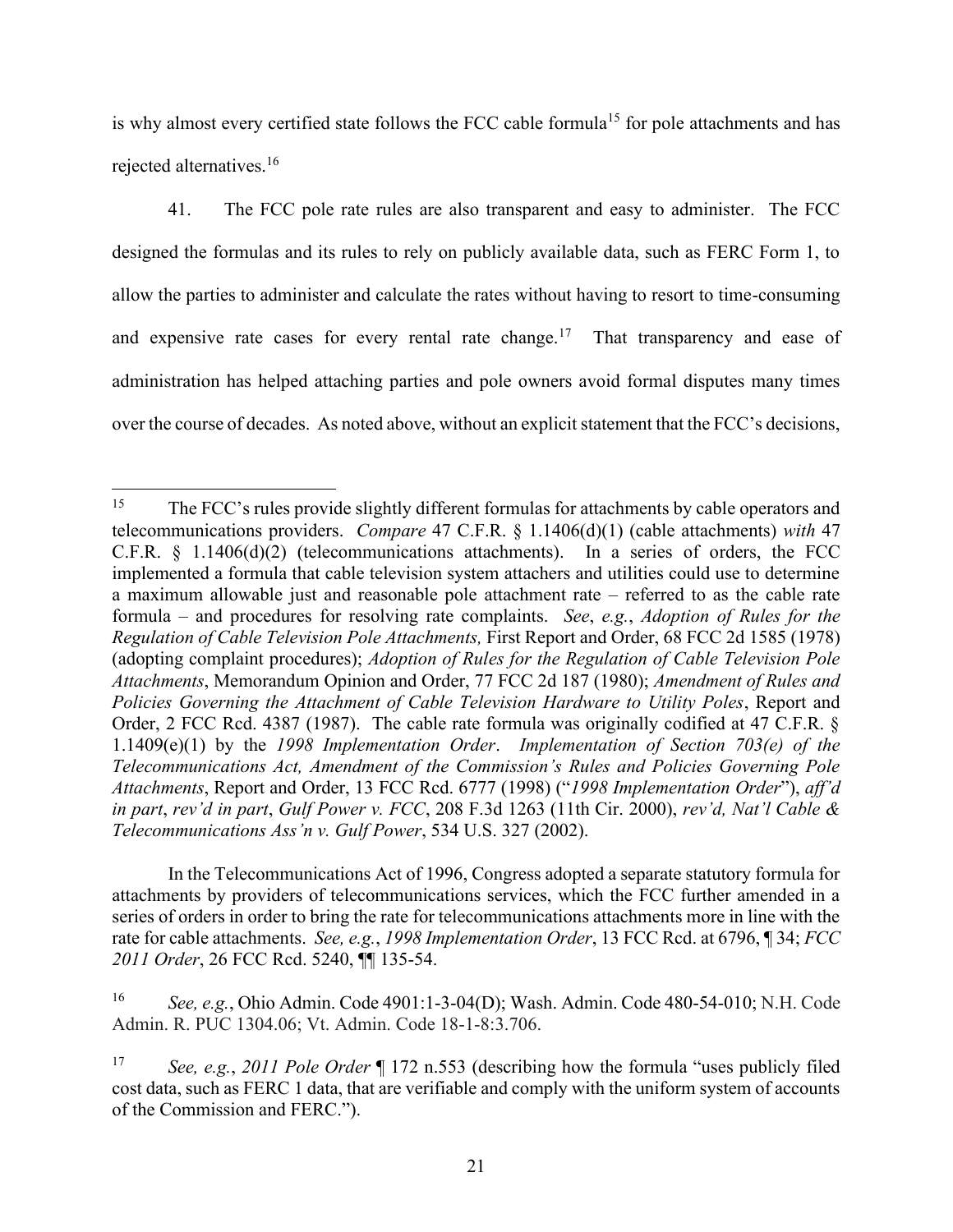orders, and applicable appellate court decisions are the default standards governing pole attachment rates, terms, and conditions, attaching parties and pole owners will struggle to negotiate pole attachment agreements, leading to more disputes and adversely impacting the deployment of broadband services to Petitioners' subscribers.

42. Indeed, reinventing pole attachment rules from whole cloth would cause uncertainty and disruption to all parties involved. By clarifying the application of FCC's decisions, orders, and applicable appellate court decisions as the default substantive rules, the Commission will provide clarity and maintain certainty, while also supporting the timely and cost-efficient deployment of broadband to the benefit of Petitioners' subscribers. Further, enumerating the FCC decisions, orders, and applicable appellate court decisions as the default will provide context to the ability of a party to propose an alternative methodology. Without including the statutory directive for application of the FCC decisions, orders, and applicable appellate court decisions as a default, a party will not be able to demonstrate that its "alternative cost-based pole attachment rate is just and reasonable and in the public interest" as is required by Section 366.04(8)(e).

#### **IV. Request for Separate Proceeding**

43. Section 120.54(3)(c)(2) provides that if "the rulemaking proceeding is not adequate to protect the person's interests, [the agency] shall suspend the rulemaking proceeding and convene a separate proceeding under the provisions of ss. 120.569 and 120.57." The Commission has not previously regulated pole attachments under the regime required by the new law. Given the identification of problems discussed herein, there are substantial shortcomings in the Proposed Rule that if not addressed would make any certification under Section 366.04(8) materially deficient. The Joint Petitioners assert that given the nature of the legislation and the Commission's previous rejection of both its written comments on September 15, 2021 and its oral comments on

22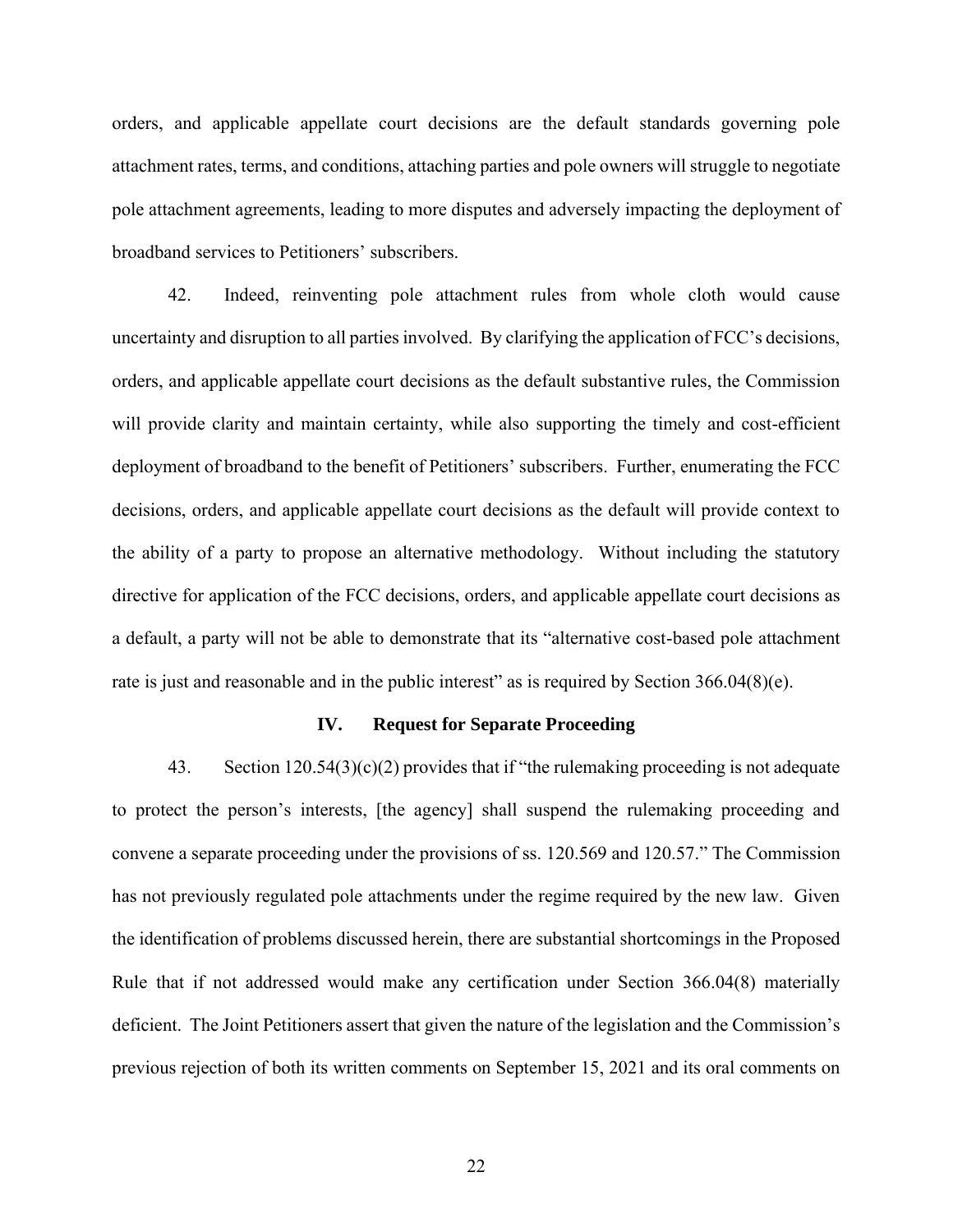November 2, 2021, at the Agenda Conference, the Commission has lacked an evidentiary record that would facilitate the Commission's understanding for the scope and scale of these issues and how failure to properly implement this law will have serious and adverse impacts on Petitioners and in turn Florida consumers. It is in the public interest for the Commission to conduct an evidentiary hearing at which the Petitioners shall present witnesses and other evidence in order to demonstrate how the FCC decisions, orders, and applicable appellate court decisions operate in order to best inform the Commission as to the necessity for such inclusion. Only by understanding the full measure of how the statute is to operate through these rules can the Commission be able to properly certify its compliance to the FCC.

### **V. Conclusion**

WHEREFORE, pursuant to section  $120.54(3)(c)(2)$ , Florida Statutes, Petitioners request a separate proceeding under sections 120.569 and 120.57, Florida Statutes, or at the very least a public hearing pursuant to section  $120.54(3)(c)(1)$ , Florida Statutes, so that the Commission can receive testimony and other evidence for the purposes of revising the Proposed Rule to address the matters stated herein.

Respectfully submitted, this  $29<sup>th</sup>$  day of November, 2021.

/s/ Floyd R. Self Floyd R. Self, B.C.S. Brooke E. Lewis, Esq. Berger Singerman, LLP 313 North Monroe Street, Suite 301 Tallahassee, FL 32301 Telephone: (850) 521-6727 [fself@bergersingerman.com](mailto:fself@bergersingerman.com) [blewis@bergersingerman.com](mailto:blewis@bergersingerman.com) Attorneys for FIT, Comcast, and Charter